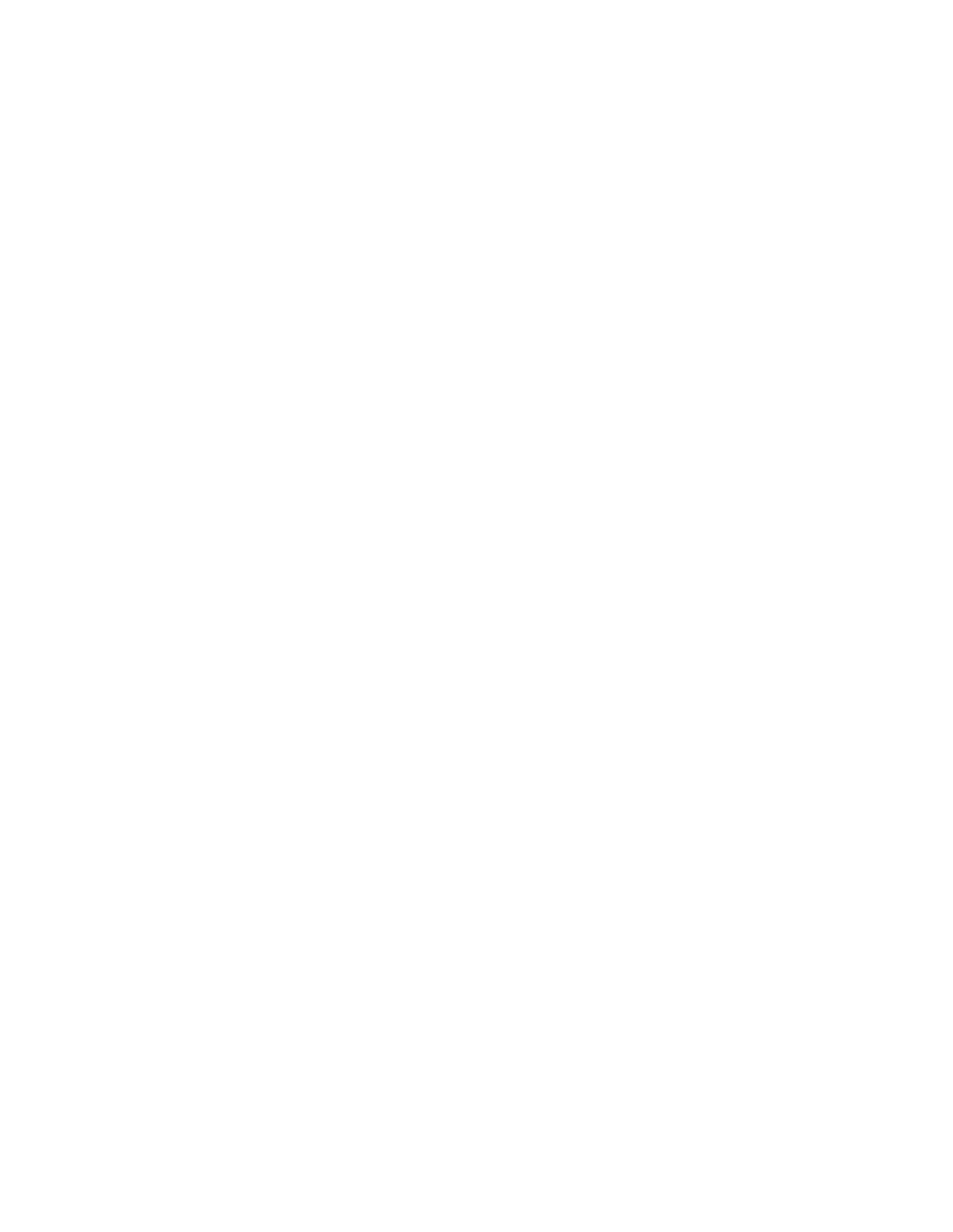## **SURS MISSION STATEMENT**

*To secure and deliver the retirement benefits promised to our members.*

*This booklet is intended to serve only as a brief summary of the provisions of the law governing the State Universities Retirement System. It should not be considered a substitute for the provisions of the law, which are set forth in Articles 1, 15, and 20 of the "Illinois Pension Code." The provisions of the law prevail over any statements, errors, or omissions of this booklet.*

**The benefits in this booklet pertain to the Self-Managed Plan (SMP). A Traditional Benefit Package Guide and a Portable Benefit Package Guide are also available as separate publications to explain the benefits pertaining to those options.**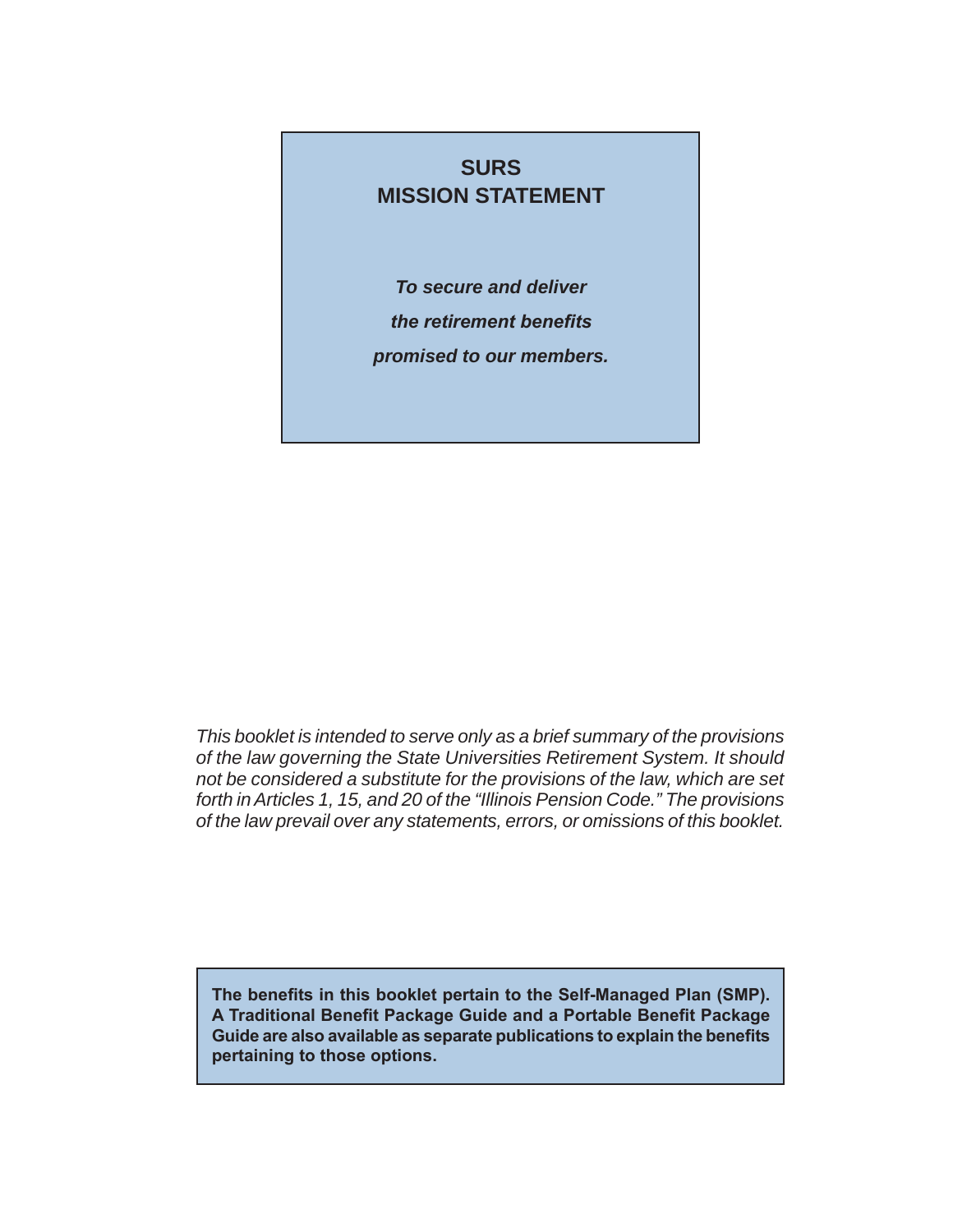# **TABLE OF CONTENTS**

| Part-Time Employment                                                                                                                                                               |  |
|------------------------------------------------------------------------------------------------------------------------------------------------------------------------------------|--|
|                                                                                                                                                                                    |  |
|                                                                                                                                                                                    |  |
| Making Your Investment Choices and Managing Your Account<br>New Members/First-Time Enrollees<br><b>Updating Investment Service Providers</b><br><b>Updating Investment Options</b> |  |
| <b>Statements</b><br><b>Withdrawl Options</b><br>Who to Contact                                                                                                                    |  |
|                                                                                                                                                                                    |  |
| <b>Employee Contributions</b>                                                                                                                                                      |  |
| <b>Exclusive Benefit of Plan Participants</b><br><b>Social Security</b><br><b>Employer Contributions</b><br><b>Employee Rollover Contributions</b>                                 |  |
|                                                                                                                                                                                    |  |
| Deferred Leaves of Absence<br><b>Disability Leave</b><br><b>Unused Sick Leave</b>                                                                                                  |  |
| <b>Military Service</b>                                                                                                                                                            |  |
|                                                                                                                                                                                    |  |
| Repayment of a Separation Refund                                                                                                                                                   |  |
|                                                                                                                                                                                    |  |
| When Disability Payments Begin<br>How to Apply for Benefits<br>Your Disability Benefit Amount<br><b>Benefit Reductions and Other Limitations</b>                                   |  |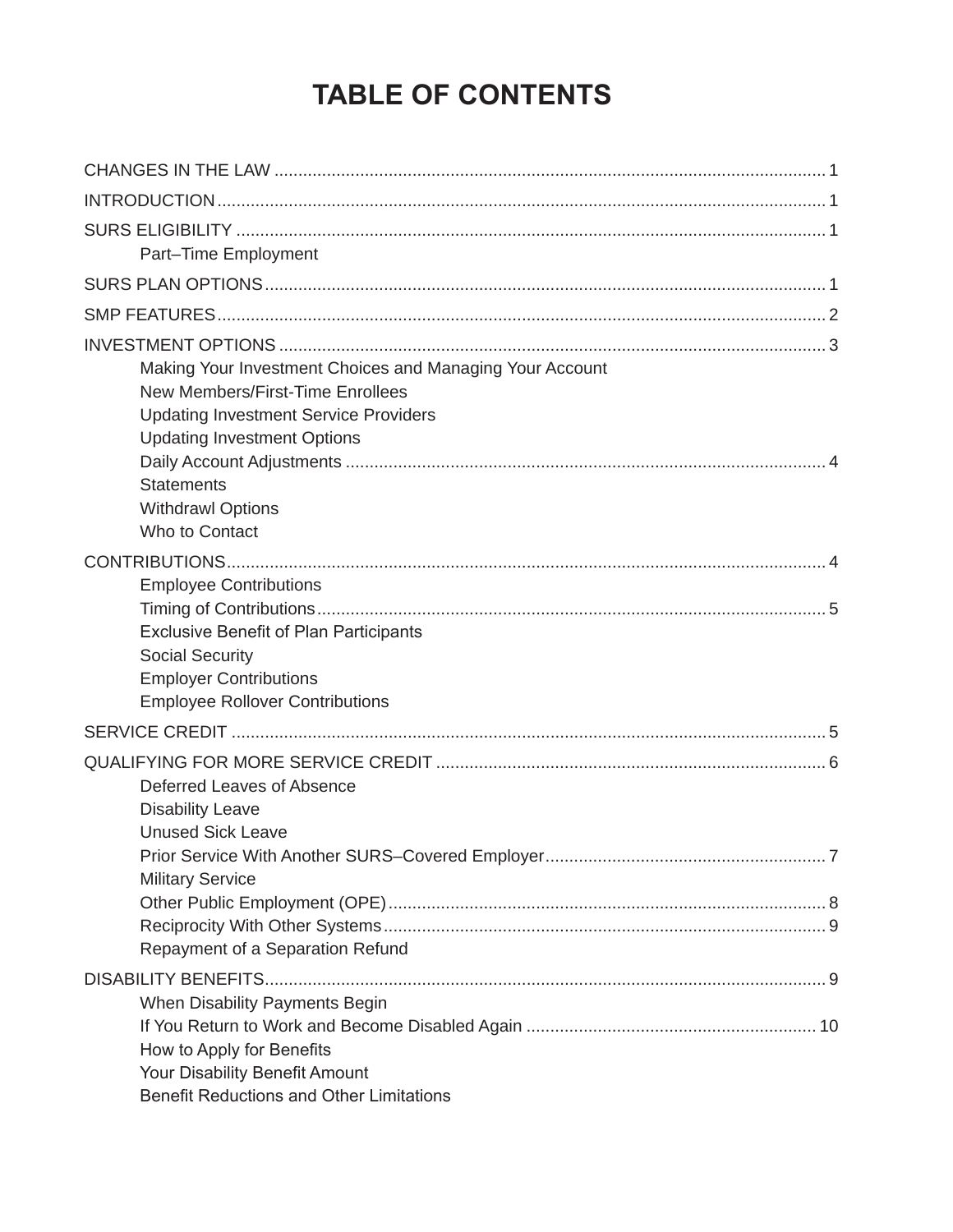| How Participation in a Reciprocal System Affects Your Disability Benefit  11<br>How Long Your Disability Benefit Lasts<br>Options Available After Your Disability Benefit Stops<br><b>Eligibility for Other Benefits</b><br>Medical Insurance Premium Payments |
|----------------------------------------------------------------------------------------------------------------------------------------------------------------------------------------------------------------------------------------------------------------|
| <b>Your Designated Beneficiary</b><br><b>Death After Retirement</b>                                                                                                                                                                                            |
| <b>Distributions</b>                                                                                                                                                                                                                                           |
| <b>Distributions After Normal Retirement Age</b><br><b>Optional Forms of Payment</b>                                                                                                                                                                           |
| <b>Reinstatement of Service</b><br><b>Rollovers</b>                                                                                                                                                                                                            |
| Income Tax Information                                                                                                                                                                                                                                         |
| At Retirement                                                                                                                                                                                                                                                  |
| <b>Community College Retiree Health Insurance</b><br>State of Illinois Retiree Health Insurance                                                                                                                                                                |
|                                                                                                                                                                                                                                                                |
| Plan Sponsor                                                                                                                                                                                                                                                   |
|                                                                                                                                                                                                                                                                |
| Plan Amendment and/or Termination                                                                                                                                                                                                                              |
| Loans, Garnishment, Bankruptcy<br><b>Divorce</b>                                                                                                                                                                                                               |
| <b>Withholding Orders</b>                                                                                                                                                                                                                                      |
| <b>Appeal Procedure</b>                                                                                                                                                                                                                                        |
| <b>Counseling Requests</b>                                                                                                                                                                                                                                     |
|                                                                                                                                                                                                                                                                |
|                                                                                                                                                                                                                                                                |
|                                                                                                                                                                                                                                                                |
| <b>Mailing Address</b>                                                                                                                                                                                                                                         |
| Telephone<br>Fax                                                                                                                                                                                                                                               |
| <b>SURS Website</b>                                                                                                                                                                                                                                            |
| <b>SMP Net Benefits Site</b>                                                                                                                                                                                                                                   |
| <b>Newsletter</b>                                                                                                                                                                                                                                              |
|                                                                                                                                                                                                                                                                |
|                                                                                                                                                                                                                                                                |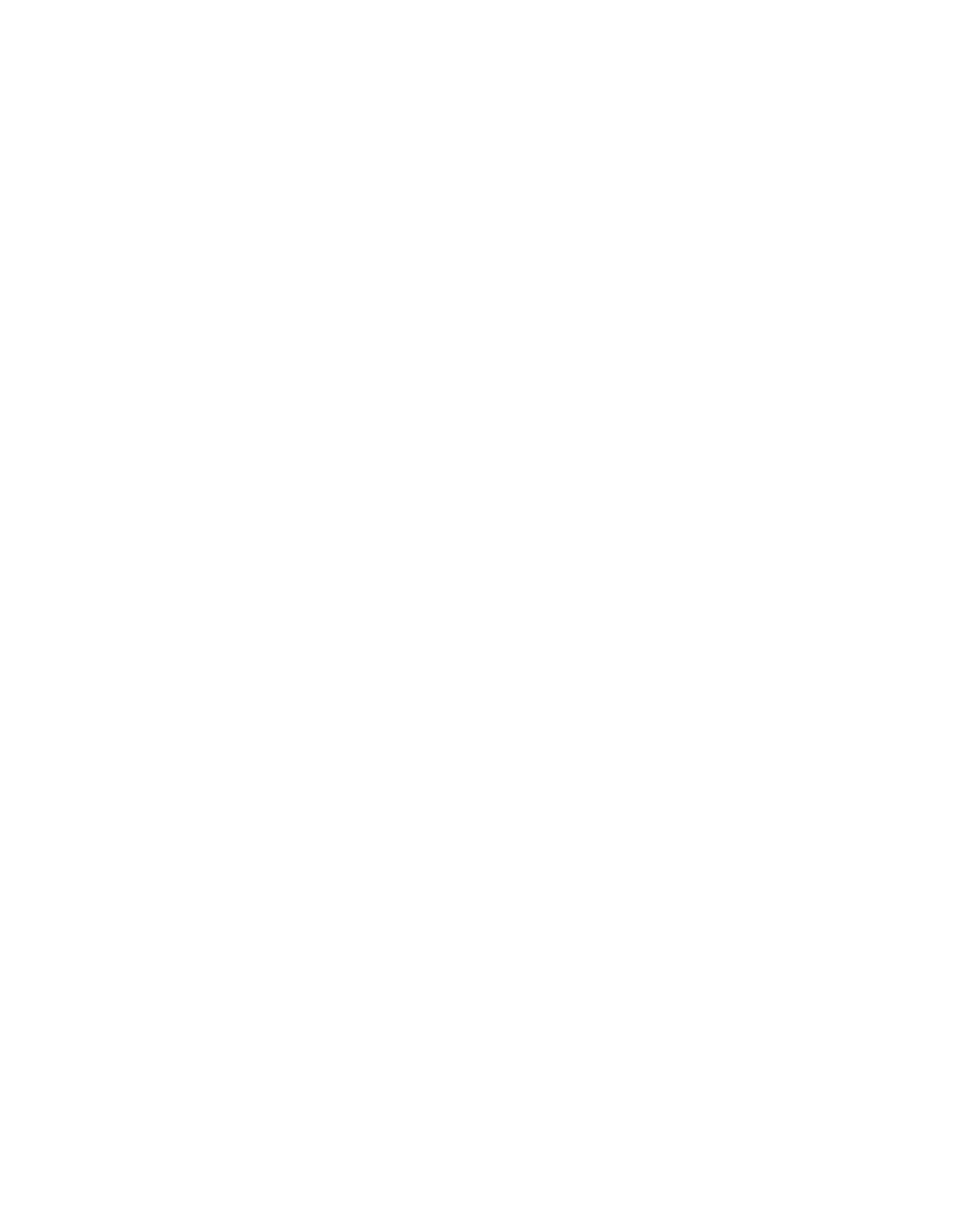# **CHANGES IN THE LAW**

Generally, changes in the retirement law are applicable only to persons who are contributing members on or after the effective date of legislation. If you terminated your employment status before the effective date of the legislation, the changes will not be applicable to you unless the legislation specifically provides for retroactive application.

# **INTRODUCTION**

The State Universities Retirement System of Illinois (SURS) provides retirement, disability, death and survivors' benefits to eligible SURS participants and annuitants. SURS covers faculty and support staff of Illinois public higher education including universities, colleges, Class I community colleges, scientific surveys and other related agencies.

# **SURS ELIGIBILITY**

Your SURS-covered employer will determine your eligibility to participate in SURS. Generally, you are eligible if your position requires you to work continuously for at least one academic term or four months, whichever is less, and your employment is not temporary, intermittent, or irregular. Your SURS participation ends on the date you retire or terminate your employment with a SURS-covered employer.

You are not eligible to be covered by SURS if:

- You are a student regularly attending classes at a college or university that participates in SURS and are employed on a part-time, temporary basis;
- You were employed under the Comprehensive Employment Training Act on or after July 1, 1979;
- You hold a J-1 or F-1 visa and have not yet established residency status; or
- You are currently receiving a retirement annuity from SURS or from funds contributed to the SMP.

## **Part-Time Employment**

Part-time employment with a SURS-covered employer does not affect your eligibility to qualify for benefits.

# **SURS PLAN OPTIONS**

SURS members must choose one of three retirement options:

- 1. Traditional Plan
- 2. Portable Plan
- 3. Self-Managed Plan

New members must choose a retirement plan within the first six months from the date SURS receives their certification of employment from the employer.

## **SURS Traditional Plan**

This is the historical SURS defined benefit retirement plan. Until 1998, it was the only SURS plan available. It provides lifetime retirement benefits and provides for a survivor benefit at no additional cost. However, the separation refund feature is not as generous as the Portable Plan.

## **SURS Portable Plan**

This is also a defined benefit retirement plan that has much in common with the Traditional Plan. It provides a more generous separation refund if you leave the System. However, the provisions for survivor benefits require a reduction to the retirement and death benefits.

Comprehensive information about the three retirement options can be found at www.surs.org.

## **SURS Self-Managed Plan (SMP)**

This is a defined contribution plan that establishes an account in your name into which your contributions and the employer (state of Illinois) contributions are placed. You decide how your account balance will be invested, selecting from a variety of mutual funds, stable value funds, and variable annuities.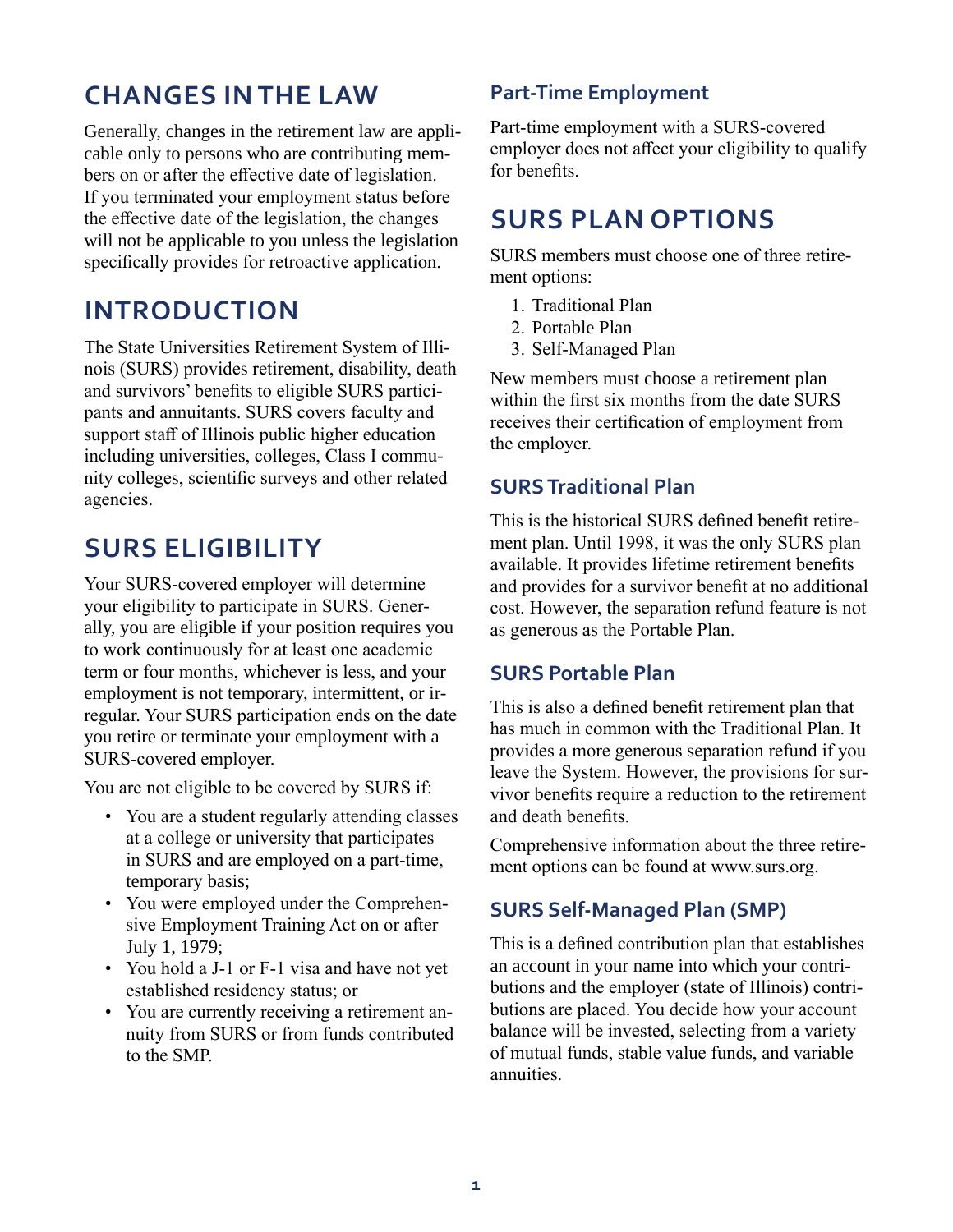# **SELF-MANAGED PLAN FEATURES**

| <b>Enrollment</b>                           | You must first choose the SMP as your SURS retirement plan by logging<br>into your SURS member account at www.surs.org. Once you have<br>chosen the SMP, you will be directed to www.netbenefits.com/surs to<br>select your investment service provider(s) and investment options. Click<br>Register to get started.                                                                                                                                                                           |
|---------------------------------------------|------------------------------------------------------------------------------------------------------------------------------------------------------------------------------------------------------------------------------------------------------------------------------------------------------------------------------------------------------------------------------------------------------------------------------------------------------------------------------------------------|
| <b>Contributions</b>                        | Total contributions to the SMP equal 15.6 percent of your earnings.<br>You contribute 8.0 percent of earnings and the state contributes 7.6<br>percent — of which up to 1 percent is used to provide you with<br>eligibility for disability benefits. Member contributions are made<br>automatically through convenient payroll deductions.                                                                                                                                                    |
| <b>Investment Options</b>                   | Fidelity Investments and TIAA are the investment service providers<br>for the plan. See the Investment Options section for details on selecting<br>your investments. Visit www.netbenefits.com/surs for more information<br>on the various fund options.                                                                                                                                                                                                                                       |
| <b>Vesting</b>                              | When you are "vested" in your savings, it effectively means the money<br>is yours to keep. You are always 100 percent vested in all of your<br>contributions to your plan, plus or minus your investment return. You<br>become vested in state of Illinois contributions upon completion of five<br>years of service with a SURS member organization.                                                                                                                                          |
| <b>Beneficiaries</b>                        | Your beneficiary or beneficiaries will inherit your account in the event<br>of your death. You should consider identifying a beneficiary when you<br>enroll in the plan, and updating the information if you experience a<br>life-changing event such as marriage, divorce, the birth of a child, or a<br>death in the family. To select or update your beneficiaries, please visit<br>www.surs.org to log in to your SURS Member Account and access the<br>form or call SURS at 800-275-7877. |
| <b>Withdrawals</b>                          | Withdrawals from the SMP are permitted when you terminate your<br>employment or retire. Please call SURS at 800-275-7877 to obtain<br>more information about withdrawals.                                                                                                                                                                                                                                                                                                                      |
| <b>Confidential</b><br><b>Consultations</b> | Now is a great time to schedule a confidential consultation to discuss<br>your retirement planning goals.<br>For confidential consultations with Fidelity, call 800-642-7131.<br>For confidential consultations with TIAA, call 888-219-8310.<br>You may also visit www.netbenefits.com/surs to sign up for a<br>confidential consultation.                                                                                                                                                    |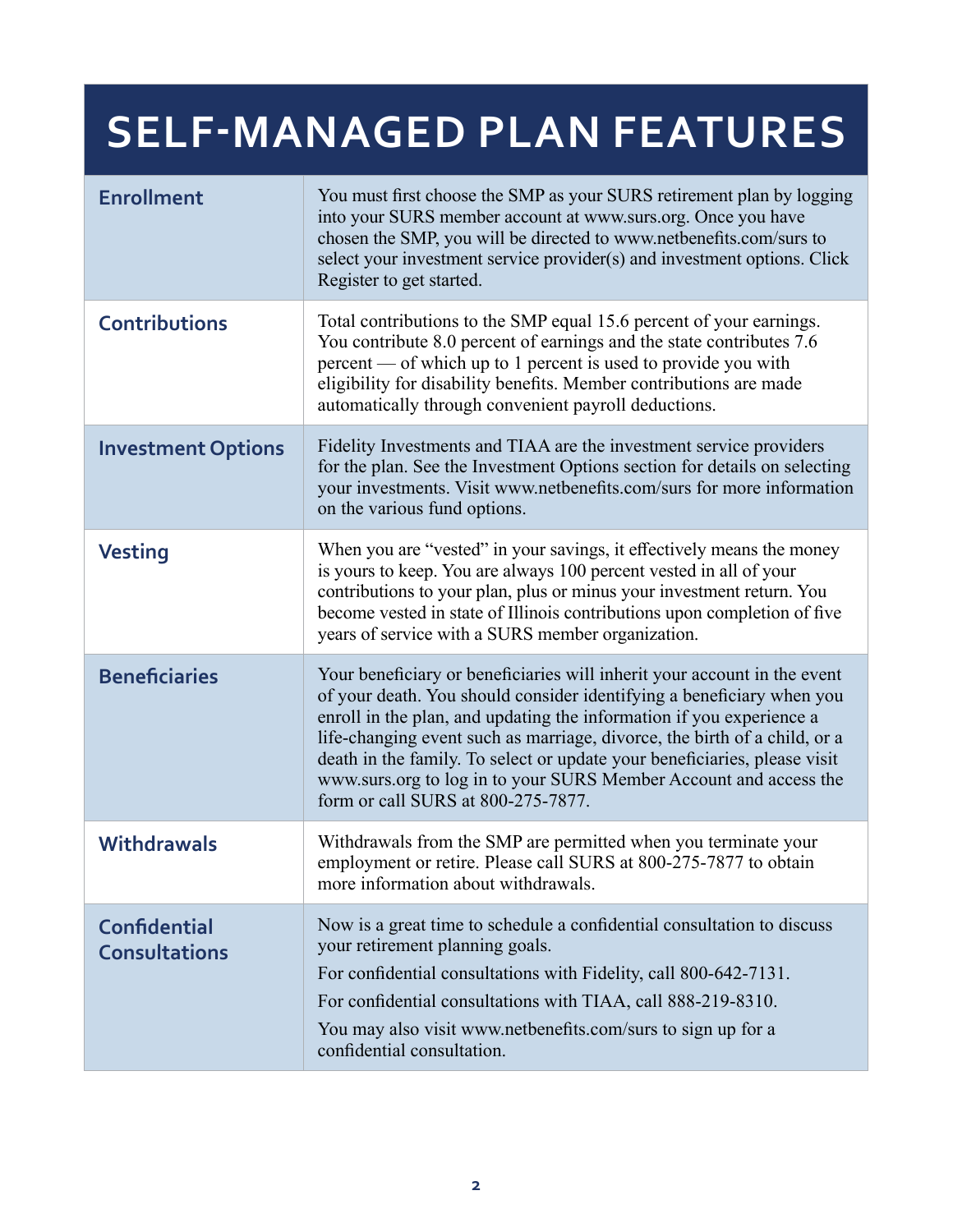# **INVESTMENT OPTIONS**

As an SMP participant, you choose how to invest your account balance. This means you control the investment of your contributions, as well as the employer (state) contributions plus any rollovers from previous employers.

SURS has selected two investment service providers for the SMP:

- Fidelity Investments
- TIAA

Each investment service provider sponsors a family of funds with different levels of investment risk and potential return. SURS reserves the right to add, delete, or change investment service providers and/or funds as necessary to meet SMP objectives.

You can find information on the historic performance of each available fund by requesting a fund prospectus from each investment service provider. Be sure to read all information carefully before making your investment choices. You can also obtain more information at www.netbenefits.com/ surs.

You may schedule an appointment for a confidential consultation with either Fidelity Investments or TIAA to discuss your retirement planning goals.

For confidential consultations with Fidelity, call 800-642-7131.

For confidential consultations with TIAA, call 888-219-8310.

You may also visit www.netbenefits.com/surs to sign up for a confidential consultation.

## **Making Your Investment Choices and Managing Your Account**

You may choose to have your contributions invested with one or both investment service providers. You decide how your contributions will be invested among each provider's approved investment funds. To select your provider(s) and investment options, visit www.netbenefits.com/surs

The SMP NetBenefits website is easy to use, and allows you to:

- Log in to your account at Fidelity or TIAA
- Select or change your SURS SMP investment service provider(s)
- Select or change your fund allocations
- View SURS SMP details
- Schedule a confidential consultation with a Fidelity or TIAA professional
- Use interactive tools and calculators to help you set financial goals

## **New Members/First-Time Enrollees**

You must first choose the SMP as your SURS retirement plan by logging into your SURS member account at www.surs.org. Once you have chosen the SMP, you will be directed to www. netbenefits.com/surs to select your investment service provider(s) and investment options. Click Register to get started. Once registered, you will be prompted through a step-by-step enrollment process.

If you are a current Fidelity customer and already have a username and password, you can use them to access the NetBenefits website. If you have forgotten your username and/or password, click Need Help? at the top of the website to reset your username and password.

Step 1: Select retirement provider (Fidelity and/or TIAA) Step 2: Choose investments

## **Updating Investment Service Providers**

Step 1: Visit www.netbenefits.com/surs and log in to your Fidelity account.

Step 2: Select "Contribution Amount" from the dropdown and then follow the link for "Retirement Providers." Choose how much of your SMP contribution you would like to allocate to each provider: Fidelity Investments and/or TIAA.

## **Updating Investment Options**

Step 1: Visit www.netbenefits.com/surs and use the login box at the top of the page to log in to either your Fidelity or TIAA account.

Step 2: Select your SMP account and select new investment options for the portion of your SMP contribution which goes to that provider.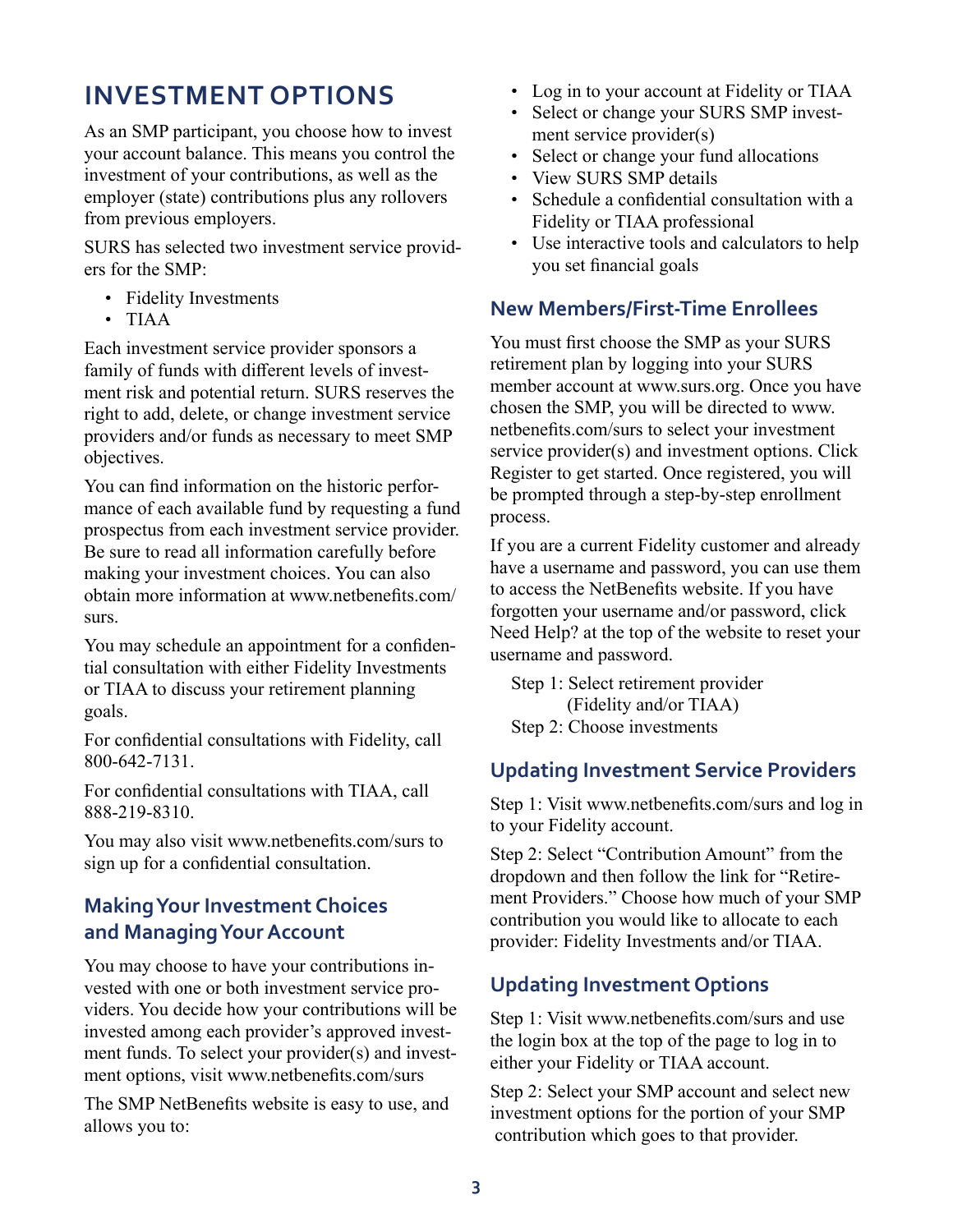If you prefer to make your selections via phone, you may also access your account by calling Fidelity toll free at 800-343-0860. For changes to TIAA only accounts, contact 800-842-2252.

## **Daily Account Adjustments**

Your SMP account will be credited with contributions that SURS receives on your behalf. Your account will also be charged for any distributions or expenses and adjusted to reflect the investment of your designated investment funds.

#### **Statements**

You will receive a quarterly statement from each investment service provider with whom you have invested funds. SURS will also generate electronic statements showing your contributions, employer contributions, and any investment gain or loss. You will receive an electronic notification when a new statement is available to view on the secure SURS Member Website.

#### **Withdrawal Options**

Should you terminate your employment, SURS must forward that information to the providers. Your unvested employer contributions and earnings/losses will be forfeited immediately. You will receive a letter from SURS advising you of your options as a terminated member, together with forms to be filled out indicating your withdrawal choice. Withdrawal forms are to be returned to SURS, where they will be used to coordinate your withdrawal instructions among the providers. In the event of your death, the beneficiaries on file at SURS will be contacted by SURS. A beneficiary designation form specific to the SMP must have been completed by you and be on file at SURS.

You also have the option to leave your money in the account so it can continue to earn investment returns until you are ready to retire or take a distribution.

If you have terminated your employment and are later rehired, SURS will continue to use your current allocations. If you wish to change your investment service provider(s) or investment options, visit www.netbenefits.com/surs.

## **Who to Contact:**

#### **SURS**

- Changes to address and other personal information
- Changes in designated beneficiaries
- Coordinating withdrawals
- Guidance preparing for retirement
- Combined statement of all providers

#### **Investment service provider**

- Choosing your provider\*
- Selecting or changing your investment options\*
- Guidance allocating investments
- Quarterly statements specific to the provider

\*Fidelity serves as the lead administrative service provider for the plan. All provider allocation selections and changes must be initiated through Fidelity by visiting www.netbenefits.com/surs or calling 800-343-0860.

# **CONTRIBUTIONS**

## **Employee Contributions**

Because SURS is a contributory system, you must contribute a percentage of your earnings to receive benefits. Your contributions are equal to 8 percent of your gross earnings, including earnings for overtime and summer sessions. Also, 8 percent will be deducted from any vacation payments you may receive from your employer — if you are paid for unused vacation days when you terminate employment. Police and firefighters also contribute at the rate of 8 percent.

Full-time community college employees (except City Colleges of Chicago) pay an additional 0.5 percent of earnings to fund a health insurance plan designed for community college retirees. This contribution is forwarded to the Department of Central Management Services and is not part of your SURS account.

Your employer is required to forward your contributions to SURS as soon as feasible. SURS then transfers these contributions to the investment service provider(s) you select.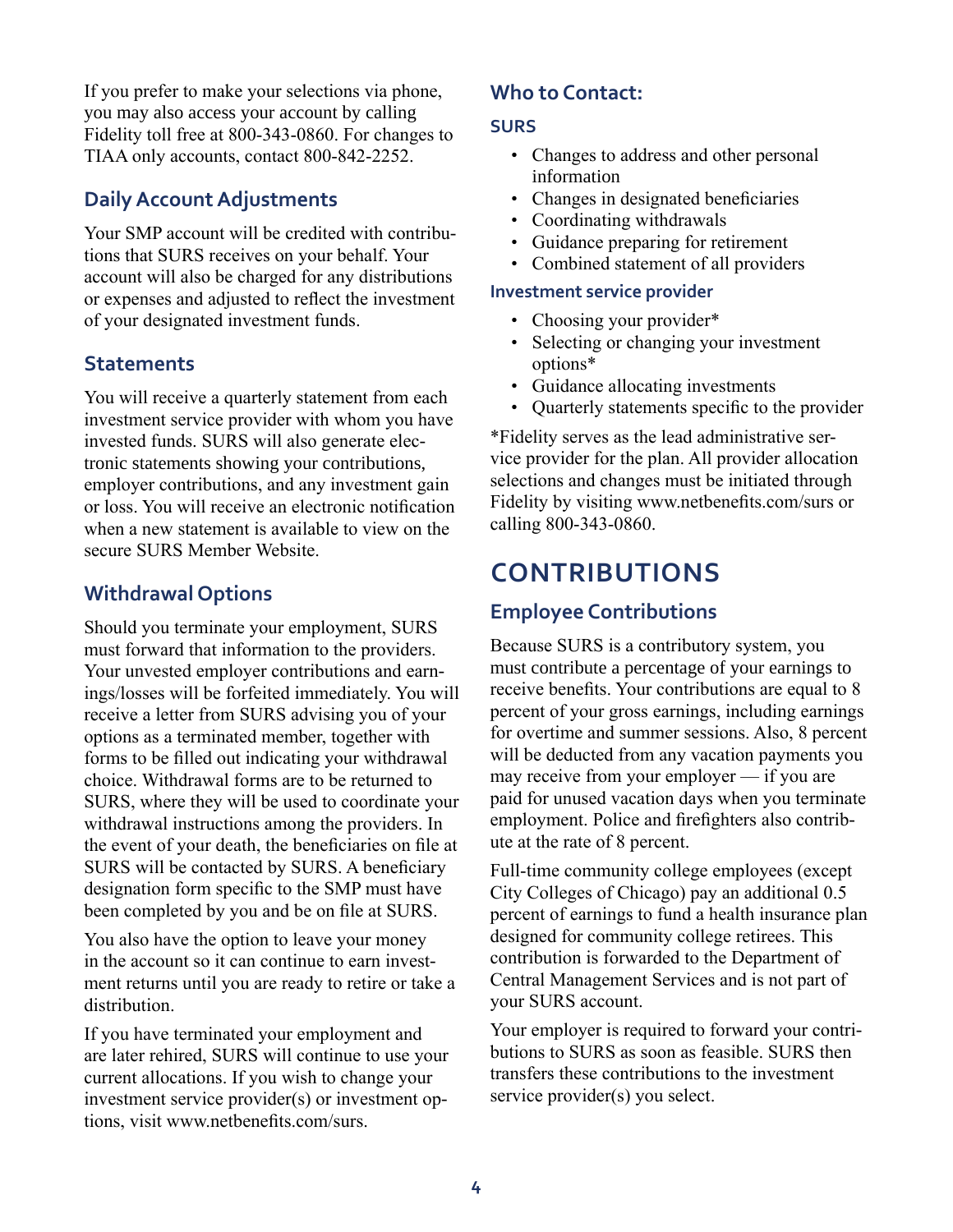## **Timing of Contributions**

You will receive quarterly reports from your investment service provider(s) which show the amount of contributions put in your SMP account and when these amounts were deposited. You will also be able to see whether they are employee or employer contributions, and to which payroll they apply.

There will be a delay between the end of the payroll period and the date of the contribution deposit. This is due to the time it takes the employer to process the payroll information and remit the contribution data and funds to SURS. This delay varies between employers according to their payroll processing schedules, and ranges from five to 30 days. Once the information and funds reach SURS and their accuracy is verified, they are forwarded to your account within three to five business days.

Generally, employee and employer contributions are forwarded to your SMP account at the same time. However, SURS cannot forward employer contributions until it receives the monthly appropriation payment from the State of Illinois. Any delay in this payment reaching SURS may result in the employer contribution being forwarded later than the employee contribution.

#### **Exclusive Benefit of Plan Participants**

All contributions to the Self-Managed Plan are for the exclusive benefit of SMP participants.

#### **Social Security**

Because SURS participants are not eligible for Social Security coverage, no Social Security taxes will be withheld from your earnings. However, if you began working for a SURS-covered employer on or after April 1, 1986, Medicare contributions will be withheld from gross earnings. Currently this contribution equals 1.45 percent of gross earnings.

## **Employer Contributions**

The state of Illinois shares the cost of providing benefits to SURS participants. These contributions equal 7.6 percent of your earnings. Up to 1 percent of your earnings, as determined by the SURS Board of Trustees, will finance your SURS disability benefits.

The state will forward the employer contributions to SURS monthly. The money will be sent to your investment service provider(s) along with your own contributions. The employer funds begin with your first full payroll period starting after SURS receives your election choosing the SMP. State funds do not accumulate on your behalf prior to that time.

## **Employee Rollover Contributions**

If you receive a lump-sum distribution from another employer's qualified retirement plan, you may deposit any or all of it to the SMP within 60 days of receipt, subject to the procedures established by the SURS Board of Trustees. In general, you can roll over amounts into the SMP from:

- A tax qualified retirement plan
- A Traditional or Roth IRA
- $A$  403(b) plan
- A 457 plan

Rollover contributions will be allocated to and become part of your SMP account and will be fully vested at all times. However, you will not receive a state match. To make a rollover contribution, you should request the necessary forms from the appropriate investment service provider.

## **SERVICE CREDIT**

Although service credit is important when calculating Traditional and Portable benefit amounts, its effect on SMP participants is mainly in determining eligibility for benefits. For example, your employer contributions will be forfeited and sent back to SURS if you have not reached five years of service credit upon termination.

The period used to calculate service credit begins Sept. 1 and ends Aug. 31. During this period, you may receive no more than one year of service credit. You can earn service credit for a fractional year of service, as shown in the following chart.

| Length of<br><b>Employment</b>         | <b>Service Credit</b><br>Earned |
|----------------------------------------|---------------------------------|
| 15 or more calendar<br>days in a month | 1 month                         |
| 1 or 2 months                          | $1/4$ year                      |
| 3 thru 5 months                        | $1/2$ year                      |
| 6 thru 7 months                        | $3/4$ year                      |
| 8 thru 12 months                       | 1 year                          |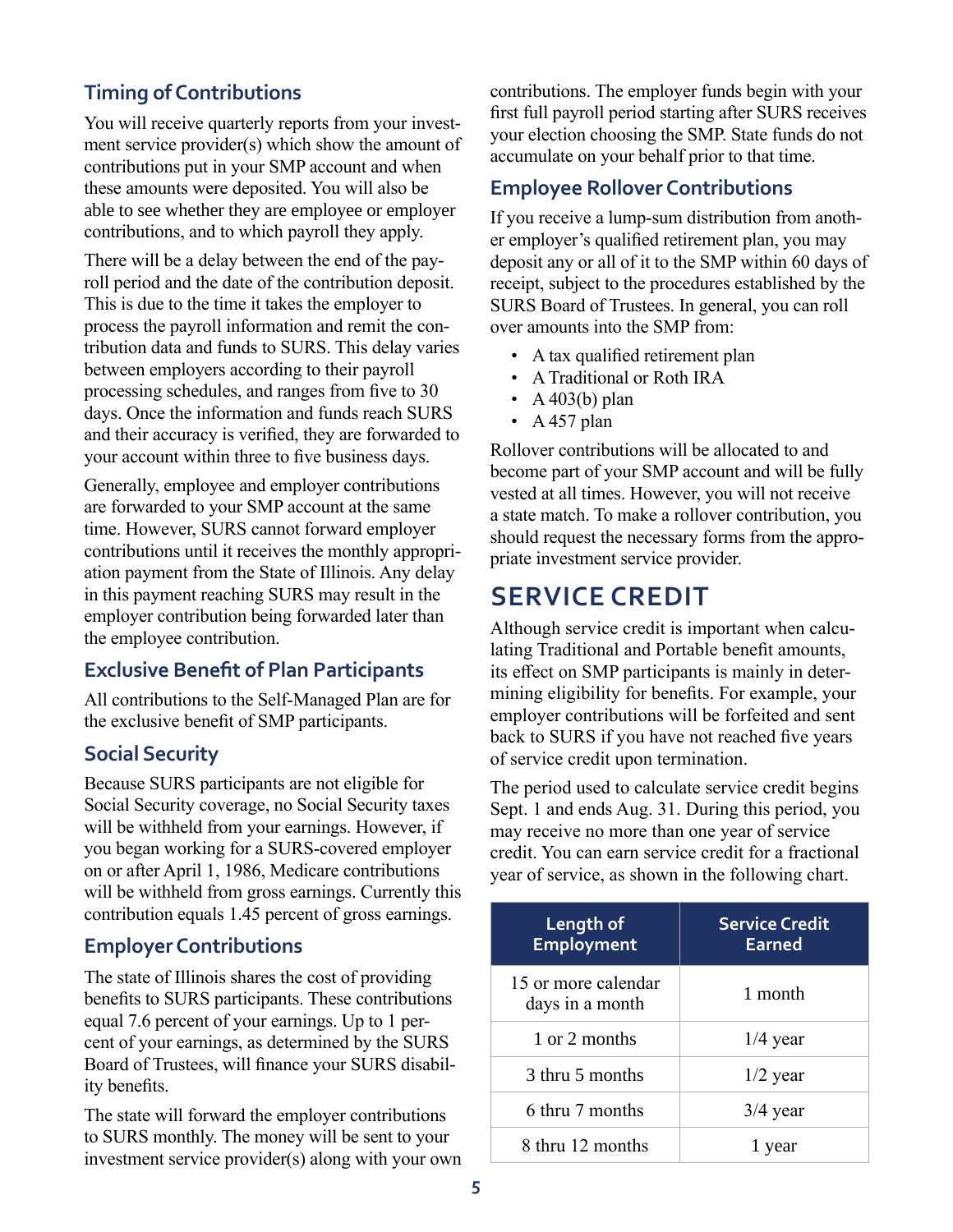# **QUALIFYING FOR MORE SERVICE CREDIT**

The following sections explain how you may qualify for service credit in addition to your regular SURS employment. These possibilities include: deferred leaves of absence, disability leave, unused sick leave, prior service, military service, other public employment (OPE), Illinois reciprocal system service and repayment of a refund.

You must be currently employed by a SURS-covered employer to purchase service credit, unless you are repaying a refund.

If you think you may qualify for additional service, contact SURS as early in your career as possible. SURS can help you determine how to verify any additional service for which you may be eligible, and help you understand how this service may increase your retirement benefit.

## **Deferred Leaves of Absence**

#### **Leaves with Pay**

If you are granted a leave of absence with pay, you are protected under SURS. To receive full earnings credit, however, you must make the 8 percent employee contribution on any portion of your salary that you are forfeiting during the leave.

When the leave expires, you must return to work at a percentage of time equal to or greater than that immediately preceding the leave for at least eight consecutive months or a period of time equal to the leave, whichever is less. If you do not fulfill the return-from-leave requirement you will not be allowed to make contributions.

You will receive service credit even if you do not make these contributions. However, if your leave continues for more than three years and you do not make the leave contributions, your service credit may be adjusted.

#### **Leaves without Pay**

To receive service and earnings credit for an unpaid leave, you must pay the employee contributions on the salary you are forfeiting during the leave. This payment may be made as a lump sum later. Payment will require the payment of

interest, which is compounded annually based on the effective rates.

Service credit provided by the leave contributions may not exceed three years in any 10-year period. When the leave expires, you must return to work at a percentage of time equal to or greater than that immediately preceding the leave for at least eight consecutive months or a period of time equal to the leave, whichever is less. SURS can calculate the cost for payment of the deferred leave after you have fulfilled this requirement.

#### **Disability Leave**

You continue to receive full protection during the first 60 days of disability leave and while receiving disability or worker's compensation benefits, even though you do not make contributions. When your retirement annuity is calculated, for the purpose of determining final average earnings, SURS will assume your earnings are equal to the basic compensation on the date the disability occurs or the average earnings during the 24 months immediately preceding the month in which the disability occurs, whichever is greater. This applies only when retiring under the Illinois Retirement Systems Reciprocal Act.

#### **UNUSED, UNPAID SICK LEAVE**

| Additional<br><b>Full Work Days</b> | <b>Service Credit</b> |
|-------------------------------------|-----------------------|
| 20 - 59 Days                        | $1/4$ Year            |
| 60 - 119 Days                       | $1/2$ Year            |
| 120 - 179 Days                      | $3/4$ Year            |
| 180 - 259 Days                      | 1 Year                |

#### **Unused Sick Leave**

You will receive additional service credit for any unused and unpaid sick leave earned in accordance with an employer's generally applicable sick leave policy if your retirement annuity begins within 60 days after you terminate your employment covered by SURS or one of the other systems subject to the Illinois Retirement Systems Reciprocal Act.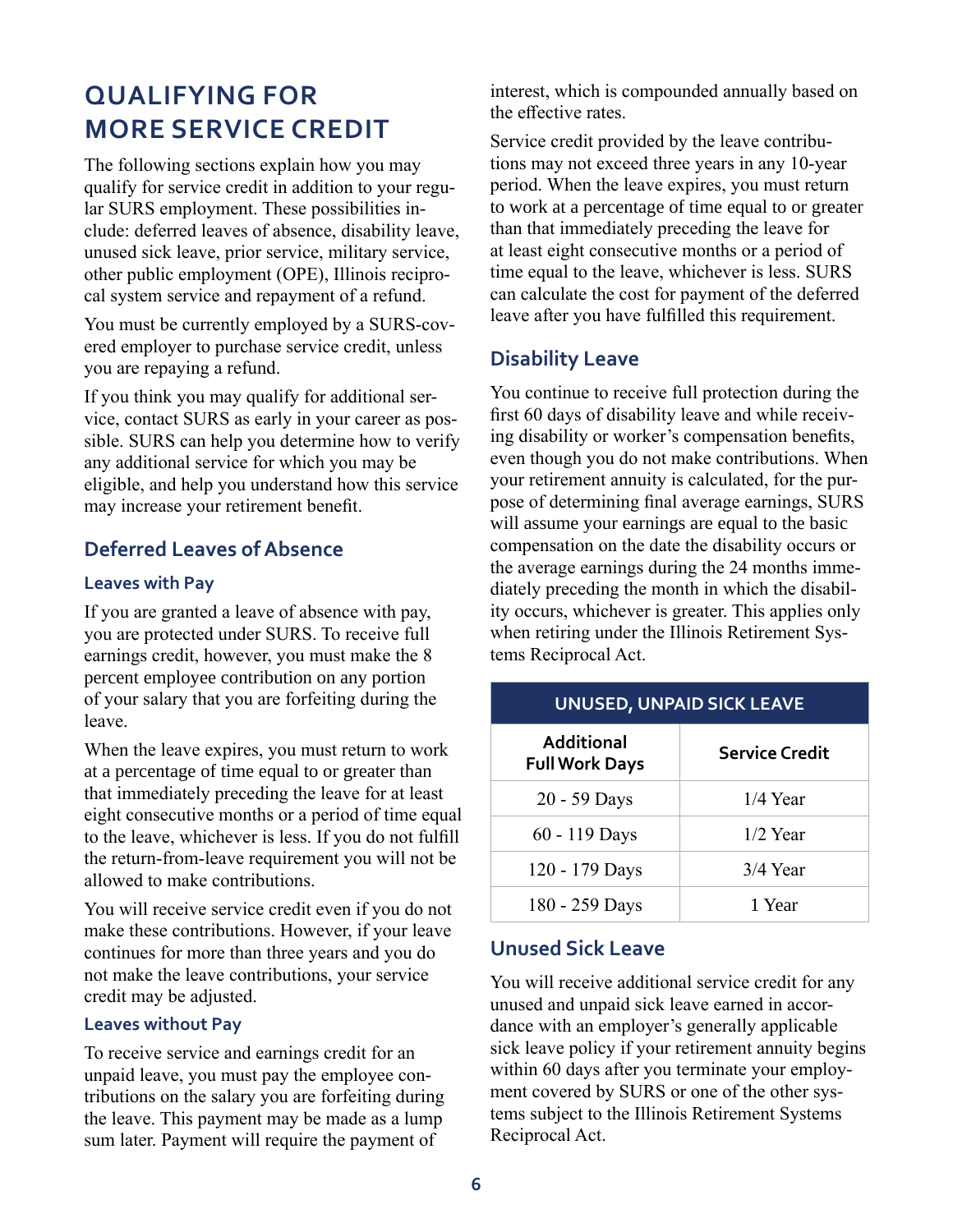Your employer may pay you for a portion of your unused sick leave when you terminate employment. If so, you will receive additional service credit only for any unpaid portion.

Any payment you receive from your employer for sick leave is not earnings for retirement purposes and will not increase your retirement benefit.

However, if the sick leave payment has been collectively bargained between the employer and the recognized collective bargaining agent pursuant to the Illinois Educational Labor Relations Act, payment received during a period of up to two academic years for unused sick leave may be considered as earnings in accordance with the applicable collective bargaining agreement, subject to the 20 percent increase limitation in the final average earnings. Any unused sick leave considered as earnings in the final average earnings shall not be taken into account in calculating service credit.

Under this type of agreement, employer payment for unused sick leave received during any one or two of the four final average earnings (FAE) years would have the appropriate amount of SURS contributions deducted and would be considered earnings for SURS purposes. This applies only when retiring under the Illinois Retirement Systems Reciprocal Act.

#### **Prior Service with Another SURS-Covered Employer**

You may purchase service credit for employment with another SURS-covered employer. This employment must have been at least 50 percent time and must have occurred before you began SURS participation.

The payment of this service credit is based on your full-time (or full-time equivalent) rate of pay on the date you began SURS participation and the contribution rate that was in effect during your prior employment.

Your payment will also include interest. The interest is calculated as follows:

- 6 percent compounding annually from the date you began SURS participation through Aug. 31, 1982.
- Beginning Sept. 1, 1982, the interest compounds annually based on the effective rates.

Interest compounds through the month in which the payment is made, regardless of the day of the month the payment is received (see Effective Interest Rate table on Page 7).

| <b>PRIOR SERVICE</b><br><b>EFFECTIVE INTEREST RATE TABLE</b> |         |  |  |  |
|--------------------------------------------------------------|---------|--|--|--|
| $9 - 1 - 41 - 8 - 31 - 82$                                   | $6.0\%$ |  |  |  |
| $9 - 1 - 82 - 8 - 31 - 88$                                   | $8.0\%$ |  |  |  |
| $9 - 1 - 88 - 8 - 31 - 89$                                   | 7.5%    |  |  |  |
| $9 - 1 - 89 - 8 - 31 - 96$                                   | $8.0\%$ |  |  |  |
| $9 - 1 - 96 - 8 - 31 - 97$                                   | $8.5\%$ |  |  |  |
| $9 - 1 - 97 - 8 - 31 - 98$                                   | $9.0\%$ |  |  |  |
| $9 - 1 - 98 - 8 - 31 - 99$                                   | $9.5\%$ |  |  |  |
| $9-1-99 - 8-31-00$                                           | 10.0%   |  |  |  |
| $9-1-00 - 8-31-02$                                           | 10.0%   |  |  |  |
| $9 - 1 - 02 - 8 - 31 - 03$                                   | $9.0\%$ |  |  |  |
| $9 - 1 - 03 - 8 - 31 - 04$                                   | $8.0\%$ |  |  |  |
| $9-1-04 - 6-30-05$                                           | $8.0\%$ |  |  |  |
| $7 - 1 - 05 - 6 - 30 - 09$                                   | $8.5\%$ |  |  |  |
| $7-1-09 - 6-30-10$                                           | $8.0\%$ |  |  |  |
| $7 - 1 - 10 - 6 - 30 - 13$                                   | 7.5%    |  |  |  |
| $7 - 1 - 13 - 6 - 30 - 17$                                   | $7.0\%$ |  |  |  |
| $7 - 1 - 17 - 6 - 30 - 20$                                   | $6.5\%$ |  |  |  |

## **Military Service Military Leave**

If you take a leave of absence for active duty military service that interrupts your SURS-covered employment, you will receive up to five years of service credit if:

- You enter military service immediately following a period of employment with a SURS-covered employer, and
- You return to work with a SURS-covered employer within one year of receiving an honorable discharge.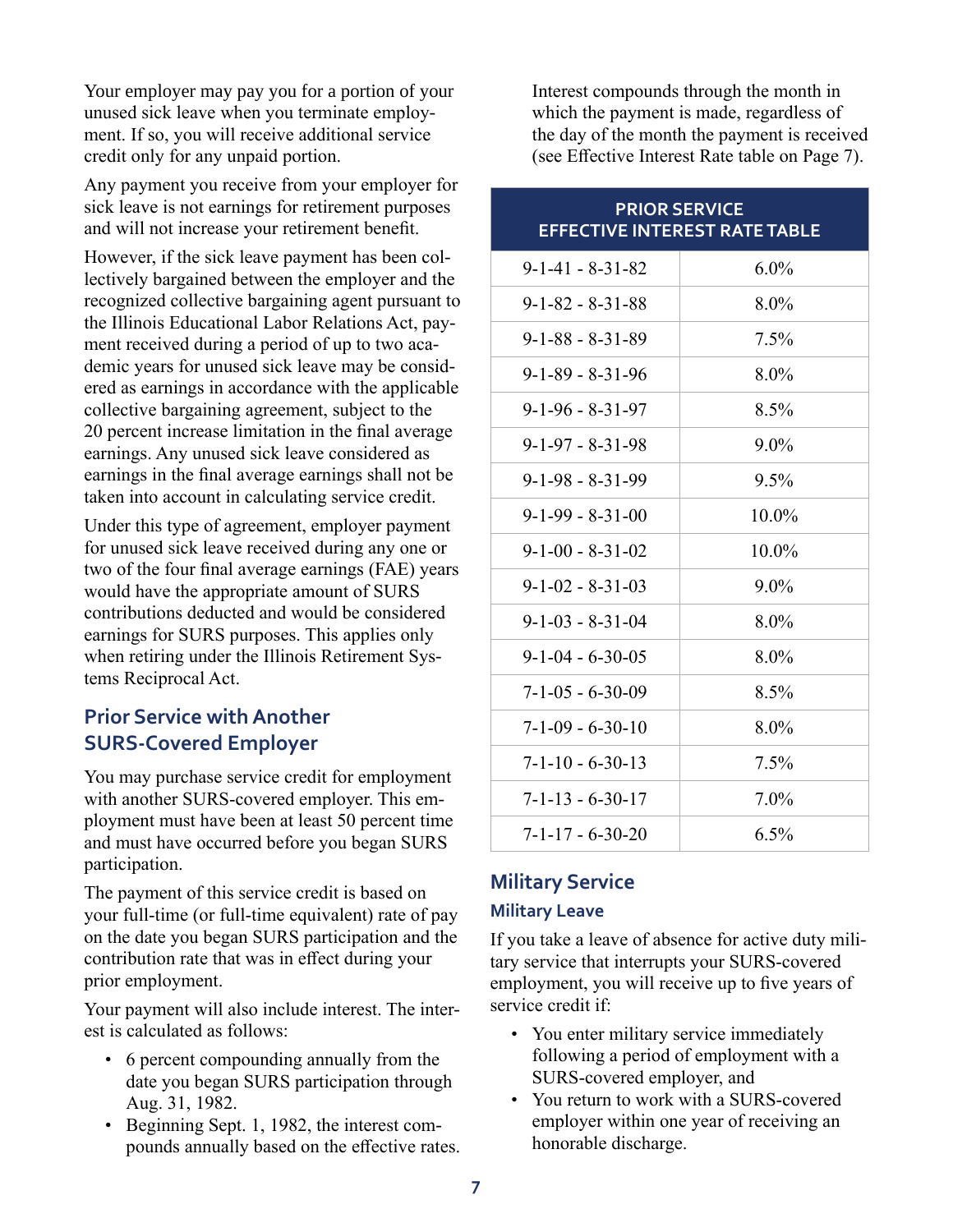In accordance with the Uniformed Services Employment and Reemployment Rights Act of 1994 (USERRA), you may be eligible to make up any missing SURS contribution during your active duty military service. For more information, visit www.surs.org.

#### **Purchase of Military Service Credit**

If your military service occurred before you began SURS participation, and if you were a SURS participant on or before Sept. 1, 1974, you may be eligible to purchase active duty military service under the provision of SURS Other Public Employment (see next section).

If your military service does not qualify as other public employment, you can purchase up to two years of service credit for your active duty military service. You will pay both employee and employer contributions for the service based on your full-time (or full-time equivalent) rate of pay on the date you began SURS participation. Your payment will also include interest compounded annually based on the effective rates.

This military service may be used to meet SURS minimum vesting requirements, but not to fulfill the five years of service credit required to receive employer contributions.

To determine your eligibility for military service credit, submit a copy of your military separation papers to SURS (in many cases this is federal form DD-214). If you do not have a copy of your military separation papers, contact your local Veterans' Affairs office.

## **Other Public Employment (OPE)**

If you were employed by another public agency before your SURS participation began, your eligibility to qualify for purchase of additional service credit depends in part on when you became a SURS participant.

The payment required to purchase each year of service credit is 8 percent of your full-time (or full-time equivalent) rate of pay on the date you began SURS participation. Your payment will also include interest which, as with prior service, is calculated as follows:

• 6 percent compounding annually from the

date you began SURS participation through Aug. 31, 1982.

• Beginning Sept. 1, 1982, the interest compounds annually based on the effective rates. Interest compounds through the month in which the payment is made, regardless of the day of the month the payment is received (see Effective Interest Rate table on Page 7).

#### **Eligibility**

- You must contribute to SURS at least five years following the public employment. The five years may include service with the Teachers' Retirement System (TRS) or the Chicago Teachers' Pension Fund (CTPF).
- Other public employment (OPE) must be with a public school, college, or university in the U.S. If you began SURS participation on or before Sept. 1, 1974, you may also purchase employment with the U.S. government, a state government, a political subdivision of a state, or any agency or instrumentality of the foregoing.
- You may purchase up to 10 years of OPE, but not more than 2/3 of your direct SURS service credit. This 10-year maximum includes any out-of-state employment purchased with TRS or CTPF.
- If you began SURS participation on or after Sept. 5, 1975, the OPE must be full time, except under the following conditions:
	- If SURS participation terminated prior to Aug. 18, 1965, you are not eligible to purchase OPE.
	- If SURS participation terminated between Aug. 18, 1965, and June 30, 1967, the OPE must be full time.
	- If you were a SURS member between July 1, 1967, and Sept. 4, 1975, the OPE must be at least 50 percent time.
- You cannot qualify for a retirement pension or other benefit based on employer contributions from another retirement system (excluding Social Security) for the period of OPE you wish to purchase with SURS.
- Military service may be purchased as OPE if you began SURS participation on or before Sept. 1, 1974.
- OPE may not be used to meet SURS minimum vesting requirements.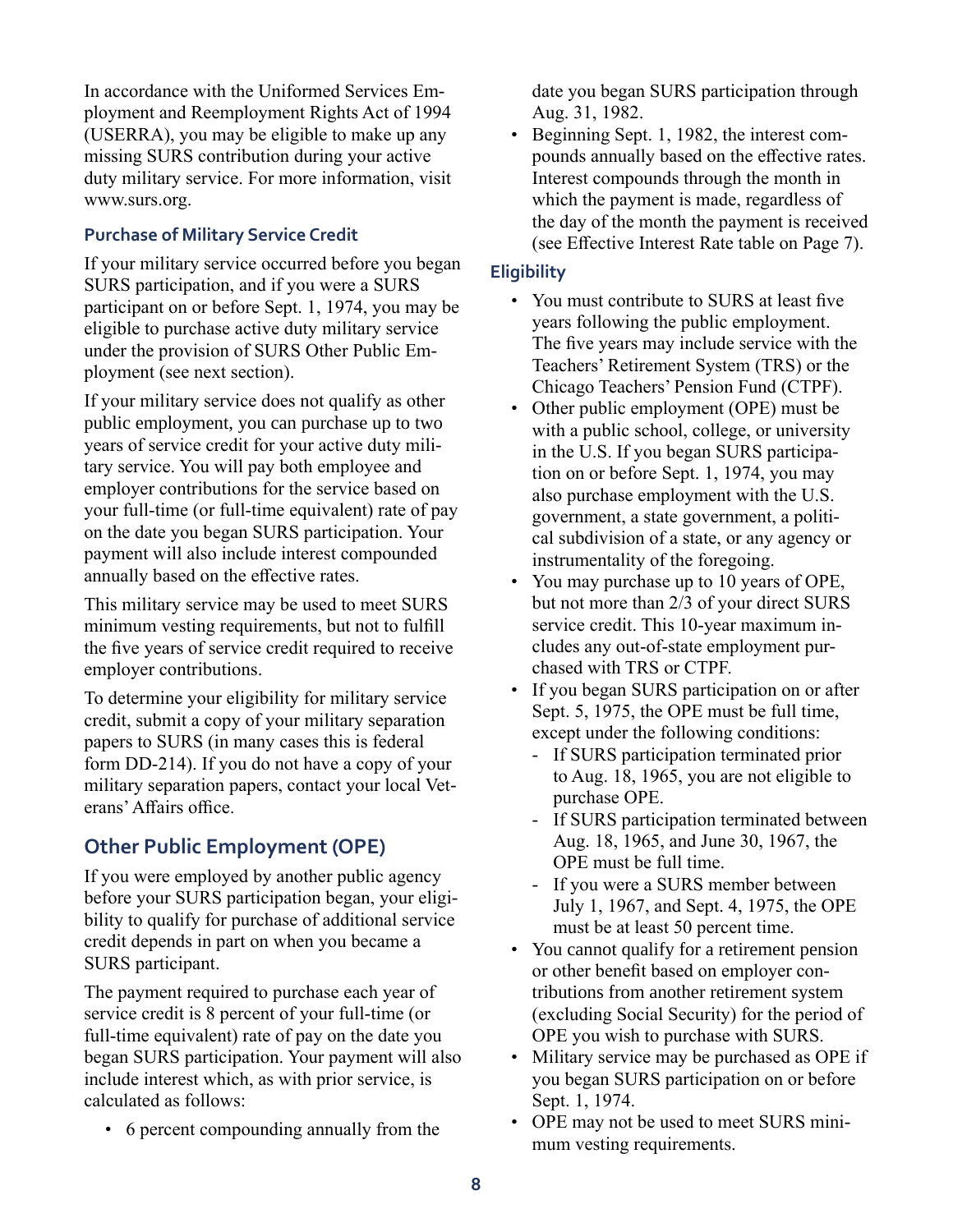#### **Reciprocity with Other Systems**

SURS has reciprocity only with other Illinois public retirement systems in determining your eligibility for, and amount of, SURS retirement and survivor benefits. These other systems are:

- Chicago Teachers' Pension Fund
- County Employees' Annuity and Benefit Fund of Cook County
- Forest Preserve District Employees' Annuity and Benefit Fund of Cook County
- General Assembly Retirement System
- Illinois Municipal Retirement Fund
- Judges' Retirement System of Illinois
- Laborers' Annuity and Benefit Fund of Chicago
- Metropolitan Water Reclamation District Retirement Fund
- Municipal Employees' Annuity and Benefit Fund of Chicago
- Park Employees' Annuity and Benefit Fund of Chicago
- State Employees' Retirement System of Illinois
- Teachers' Retirement System

The Illinois Retirement Systems Reciprocal Act ensures that pension credits remain in the system in which they are earned. You may not transfer your credits from one system to another. You will be entitled to a retirement annuity from each system, and your survivor(s) will qualify for a survivors annuity, if:

- You have at least one year of pension credit in more than one of the retirement systems; and
- Your combined service credits are equal to the longest minimum service requirement of any of the systems in which you have credit.

#### **How Your Benefit Will Be Calculated Under Reciprocity**

Each system will abide by its own law in calculating your retirement or survivor annuity. Your salary from all systems will be considered in determining your average earnings. Each system will apply the benefit formula in effect on the date you last terminated employment with an employer covered by the Reciprocal Act. Therefore, while you are employed with such an employer, your benefit will reflect any liberalizing changes in

benefits that are made by all systems in which you have credits.

If you wish to apply for benefits under the Illinois Retirement Systems Reciprocal Act, you should request an application from each employing system at least 90 days before your planned retirement date.

For more information, review the Distributions After Normal Retirement Age and Optional Forms of Payment sections on Pages 13 and 14.

## **Repayment of a Separation Refund**

If you previously participated in SURS and accepted a separation refund, you may reinstate that service credit if you again become a participating employee of SURS or another retirement system covered by the Illinois Retirement Systems Reciprocal Act and continue as such for at least two years subsequent to the date of the refund.

# **DISABILITY BENEFITS**

You may claim a disability benefit if, after you have at least two years of service credit, you are sick or injured and unable to work. If you become disabled due to an accident, however, there is no minimum service credit required to claim a disability benefit.

Pregnancy and childbirth are treated as a disability. The same rules apply.

#### **When Disability Payments Begin**

If you qualify for disability payments, there is a 60-day waiting period before you are eligible to receive a payment from SURS. During this 60 day period you may be eligible to receive sick pay from your employer. Your benefits will begin on the later of:

- The date you have been disabled for 60 continuous calendar days, or
- The date your salary or sick leave payments end.

You need not use vacation pay before receiving disability benefits. However, if you think your disability is permanent, you may want to remain on full salary using vacation payments before your disability benefit begins.

Your benefit cannot begin more than 30 days before the date SURS receives your application, unless the SURS Board of Trustees determines there was good cause for missing the filing deadline.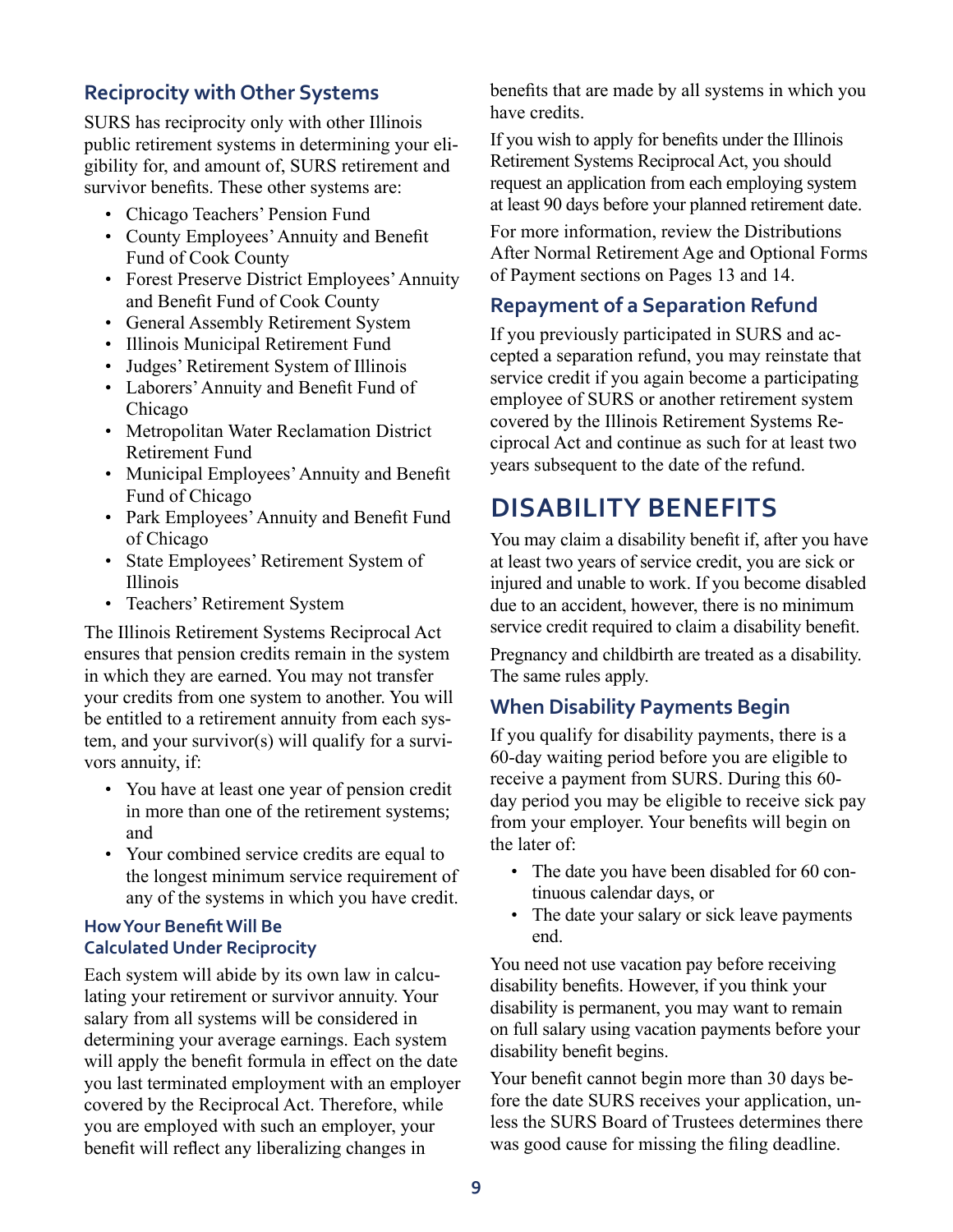If it has been determined that you are disabled, your payment will be processed on the last working day of the month. Your payment will be prorated if you become disabled after the first of the month.

For example, if you become disabled on Nov. 7, the benefit would begin 60 days later, on Jan.  $6$  assuming you were not eligible for sick leave or vacation pay beyond Jan. 6.

Your benefit will begin to accrue on Jan. 6 and will be a prorated benefit for the period between Jan. 6 and Jan. 31. Future payments will also be mailed at the end of each month and will include a benefit for the full month.

## **If You Return to Work and Become Disabled Again**

If you have returned to work for less than 30 calendar days and have another disability due to the same cause, it will be considered a recurrence of the previous disability. In this case, you will not be required to meet another 60-day waiting period before benefits begin, but you will need to file a new disability application.

## **How to Apply for Benefits**

If it appears you will be disabled for more than 60 days and your disability will extend beyond the period you are eligible for sick pay, you should request a Disability Application from your personnel office.

When you and your employer have completed the required sections of the Disability Application, you should see your physician. Your physician should review the Employer Section concerning job requirements, complete the Attending Physician's Initial Statement of Disability, and attach any appropriate documentation.

To avoid unnecessary delays, be sure all parts of the application are completed according to the instructions and submitted to SURS together. Incomplete applications will be returned to you. You may also be required to see a special examining physician selected by SURS.

You must submit continuing evidence of your disability as often as required. When your physician determines you are able to return to work, you must notify SURS immediately.

Your employer will submit an Employer's Report

of Disability that contains information including the last day you worked, the date your salary and sick leave payments will expire, and whether you will be eligible for workers' compensation or disability income insurance.

## **Your Disability Benefit Amount**

The amount of your benefit depends on how much you were earning when you became disabled. You will receive the greater of:

- 50 percent of your basic compensation on the day you became disabled, or
- 50 percent of your average earnings for the 24 months prior to the date you became disabled.

Basic compensation is your normal contract salary; it does not include your earnings for summer sessions or overtime.

Your disability benefit is considered income and is subject to federal income taxes. Disability benefits are not subject to Illinois state income taxes.

## **Benefit Reductions and Other Limitations**

While receiving a disability benefit, you may receive other income, such as workers' compensation or disability income insurance. Your disability benefit will be reduced for:

- Workers' compensation or occupational disease payments for an on-the-job accident or occupational illness. Some exceptions apply.
- Disability income insurance payments under a policy paid for in whole or in part by your employer.

While you are disabled, your physician may allow you to return to work part time. Your payment will be reduced by the amount you earn in excess of the amount of your disability benefit. This ensures that your combined earnings and disability benefit do not exceed your earnings prior to your disability.

*Example: Assume you are receiving a disability benefit of \$800 a month. Through part-time employment you earn an additional \$900 a month. Your disability benefit would be reduced by \$100, so that your total monthly income is \$1,600, or 100 percent of your earnings prior to your disability.*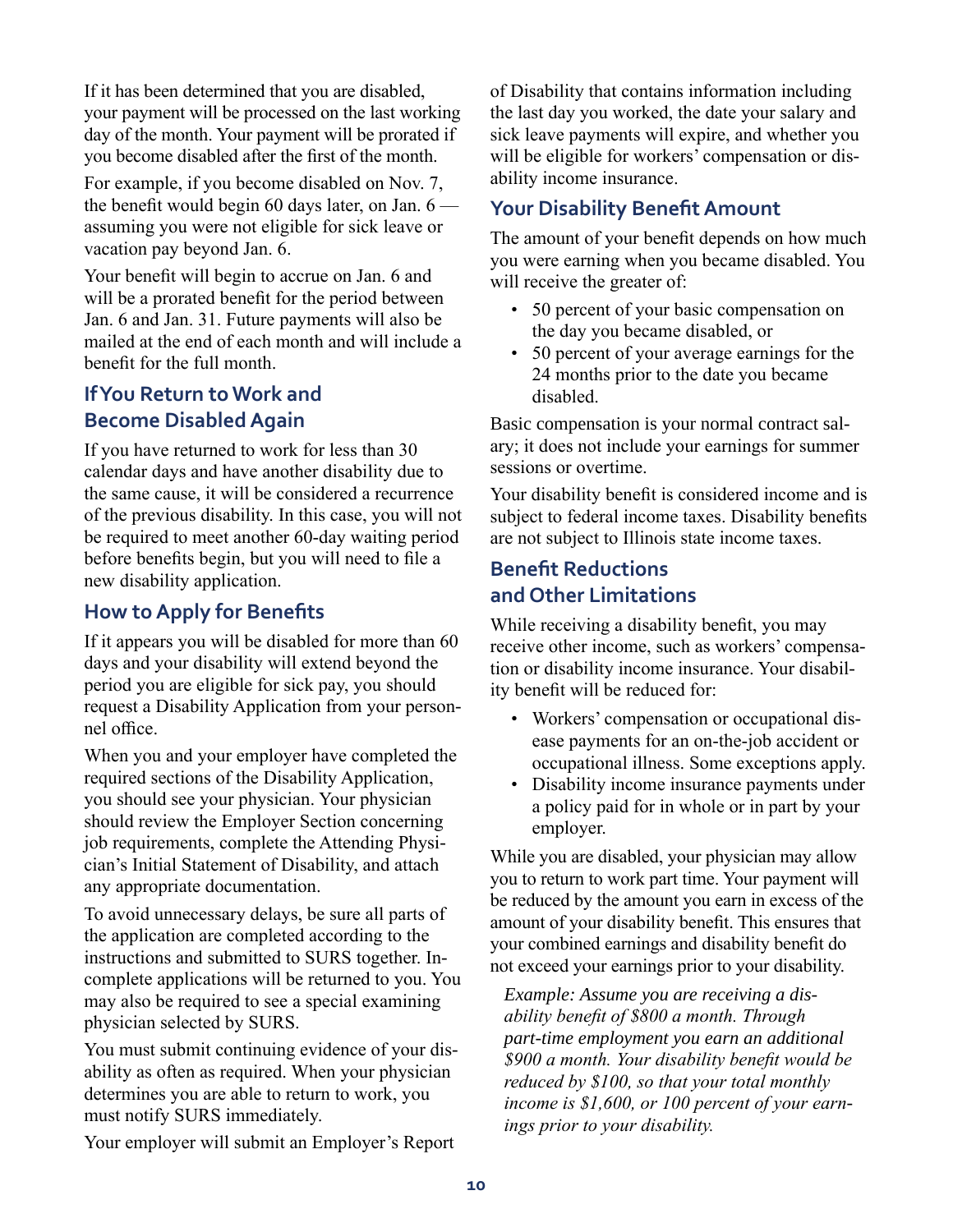## **How Participation in a Reciprocal System Affects Your Disability Benefit**

There is no reciprocity for disability benefits between SURS and other systems covered by the Illinois Retirement Systems Reciprocal Act. However, if you have service credit for employment in either the Teachers' Retirement System (TRS) or the State Employees' Retirement System (SERS), it will be considered in determining your eligibility for disability benefits and how long they can be paid.

In addition, if you were "involuntarily transferred" by law to SURS from another system covered by the Reciprocal Act, your combined earnings and service are considered in determining your eligibility for disability benefits and how long they can be paid. You are considered to be involuntarily transferred if:

- You were an employee of the transferring government unit on the date your employer was transferred to coverage under SURS; or
- You accepted employment with the employer within six months after the transfer date.

## **How Long Your Disability Benefit Lasts**

Your disability benefit will continue until the earlier of the following:

- You no longer meet the definition of disabled;
- You refuse to submit to reasonable physical examinations;
- You refuse to accept a position offered by your employer, even though your disability would not preclude you from performing the duties of that position;
- You have received 50 percent of your total earnings while a participant of SURS, TRS, or SERS;
- Sept. 1 of the year following your 70th birthday. However, if you become disabled after age 65, you may receive a benefit for up to five years, assuming you continue to be disabled and have not reached the maximum earnings amount described above;
- You apply for retirement or refund, or you die.

## **Options Available After Your Disability Benefit Stops**

If you are still disabled when your disability benefit stops, you have three options:

- 1. Resign your position and apply for a refund of your account value.
- 2. Leave your contributions on deposit; the money continues to gain any investment growth earned and can be withdrawn later or be paid to your beneficiary if you die. Ultimately, it must be paid by April 1 following the year you reach age 70 1/2.
- 3. Apply for a retirement annuity to begin at age 62 if you have at least five years, but less than eight years of service. If you have eight or more years of service, you may begin receiving an annuity as early as age 55.

## **Eligibility for Other Benefits**

You continue to earn service credit while on disability.

## **Medical Insurance Premium Payments**

During the first four months of your disability, contact your employer's insurance office for information about medical premium payments. After you have been continuously disabled for four months, MyBenefits Marketplace will bill you directly.

# **BENEFITS PAID AFTER YOUR DEATH**

#### **Your Designated Beneficiary**

As a general rule, your designated beneficiary is your surviving spouse. If you are not married, or if your spouse consents to the designation of another beneficiary, your beneficiary will be the person you designate to receive any benefits payable upon your death.

To designate, revoke, or change your beneficiary, you must file an SMP Beneficiary Designation form with SURS. Do not request this form from the investment service providers. You may designate both primary and contingent beneficiaries. If you are married, your spouse must consent to your designation of a different beneficiary.

If your spouse had consented to your designation of a different beneficiary, and the beneficiary dies before you or before receiving complete payment of your benefits, your beneficiary will be your surviving spouse. If you do not designate a beneficiary, your beneficiary will be your surviving spouse. If you do not have a surviving spouse, your beneficiary will be your estate.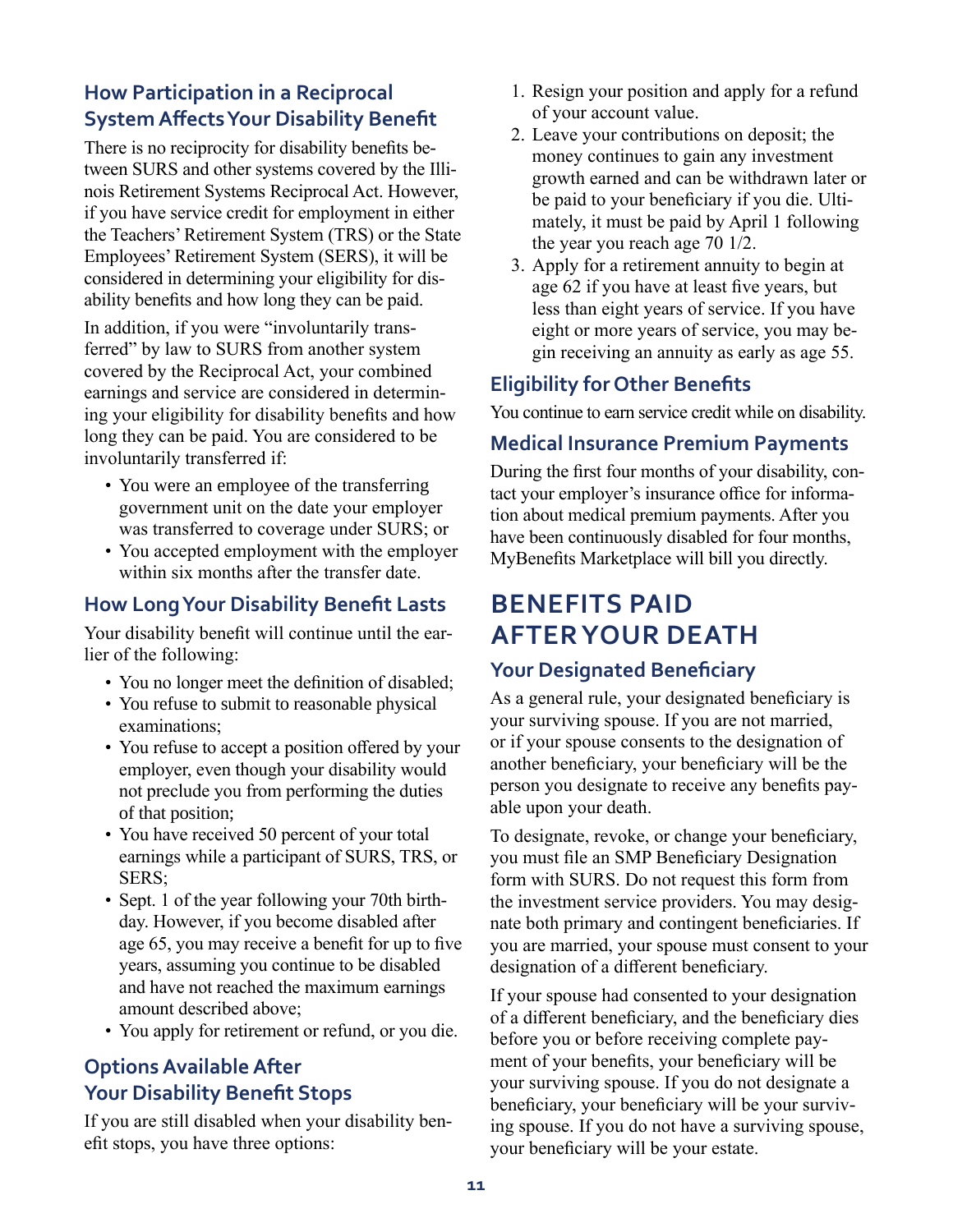#### **Death Before Retirement**

Prior to retirement, a lump-sum death benefit will be payable to your spouse, or alternate designated beneficiary. A spouse may elect to use the lumpsum death benefit to purchase an annuity contract. If there is no spouse, your designated beneficiaries must receive the death benefit in a lump sum.

#### **Active Members**

- If your death occurs while actively employed and before establishing one and a half years of service credit, the death benefit is the current value of employee accumulations.
- If your death occurs while actively employed and after establishing one and a half years of service credit, the death benefit is the current value of employee and employer accumulations.

#### **Terminated Members**

- If your employment terminates prior to your death and you had established less than five years of service credit, the death benefit is the current value of employee accumulations.
- If your employment terminates prior to your death and you had established five years of service credit, the death benefit is the current value of employee and employer accumulations.

#### **Death After Retirement**

If your death occurs after you have retired, benefits to your designated beneficiaries will be determined by the annuity contract purchased at the time of your retirement.

# **WHEN BENEFITS ARE PAID**

Your vested plan benefit becomes payable when you retire or when you terminate employment. You cannot receive plan benefits while actively employed by a SURS-covered employer. The plan does not allow for "hardship withdrawals" or loans. No partial distributions are allowed, you must withdraw the entire value of your account.

## **Distributions**

To receive a distribution from the SMP, you must

apply for benefits directly with SURS. Upon receipt of the employer's termination report, SURS will notify the investment service providers of your date of termination, your total service credit, and your retirement eligibility based on years of service with a SURS-covered employer. If you have less than five years, the state match will be forfeited; however, if you retire under the Illinois Retirement Systems Reciprocal Act and your combined service is greater than five years, the forfeited match will be reinstated. SURS will send you the appropriate distribution packet. Before you apply, be sure to review the following information:

- You may choose any distribution date that occurs on or after your termination of employment. However, your payments must begin by April 1 of the calendar year following the year you reach age 70 1/2 or the calendar year in which you terminate employment with a SURS-covered employer, whichever is later.
- You may choose only one form of payment regardless of how many investment service providers you have. If your contributions are invested with more than one service provider when your benefit payments begin, you will receive a separate payment or annuity contract distribution from each one.
- After you file a distribution election with SURS, you can no longer transfer your account balances between service providers unless you choose to defer the start of your distribution.
- You may purchase annuity contracts from one or more insurance companies approved by SURS. The amount payable under the annuity contract depends on the value of your account when the contract is purchased, the form of annuity you select, and the insurance company's applicable rates and factors. Please contact each insurance company for details regarding their processes and payment start dates before purchasing your annuity contract.
- If you are entitled to health insurance through the state of Illinois after retirement and wish to enroll, all of your account must be used to buy an annuity contract.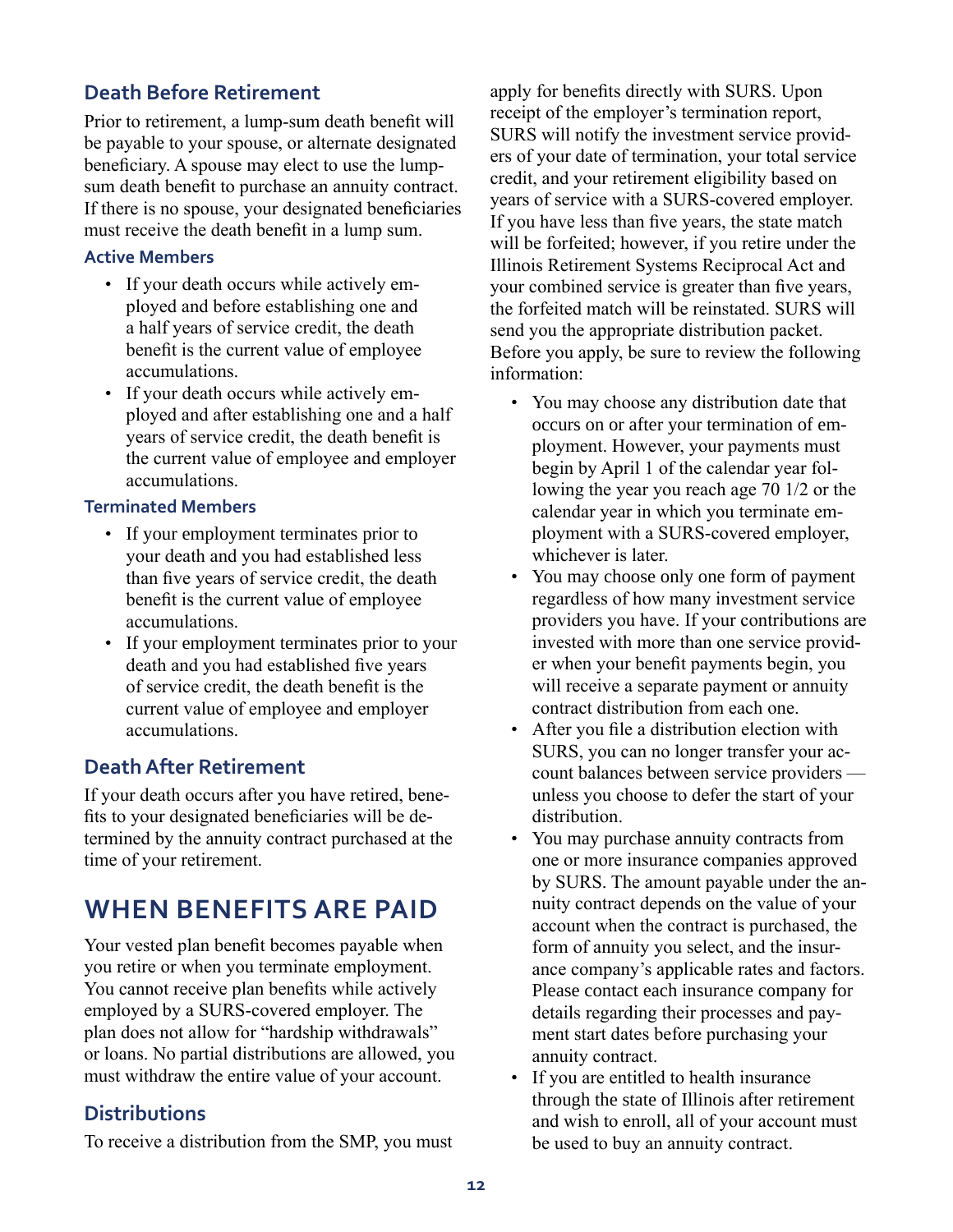## **Distributions Prior to Normal Retirement Age**

If you leave your job, you may:

- Take a lump-sum distribution of your account;
- Leave your account balance in the plan until you reach normal retirement age, assuming you have the required years of service and wish to receive an annuity; or
- Leave your account balance in the plan and take a lump-sum distribution at a later date.

If you leave your vested account balance in the plan until you reach normal retirement age, your benefit will be paid as described below.

## **Distributions After Normal Retirement Age**

You will qualify for an annuity:

- If you are at least age 55 and have eight or more years of service;
- If you are at least age 62 and have five or more years of service;
- At any age when you achieve 30 years of service;
- At age 50 with at least 25 years of service as a police officer or firefighter covered by SURS; or
- At age 55 with at least 20 years of service as a police officer or firefighter covered by SURS.

The Self-Managed Plan features a normal form of payment based on your marital status as of your distribution date:

- If you are single on your distribution date, you will receive a Single Life Annuity that provides monthly payments for life. This form of payment does not provide any survivor benefits.
- If you are married, your benefit will be in the form of a 50 percent Joint & Survivor Annuity. This form provides monthly payments for life. After you die, your surviving spouse may receive continued monthly payments for life.
- If you return to work with a SURS-covered employer, there is no limitation on earnings or waiting period. However, you may no longer make contributions to the System.

## **Optional Forms of Payment**

If you prefer, you may choose one of the following optional forms of payment:

- Single Life Annuity You receive monthly payments for life. This is an option for married participants.
- Single Life Annuity with a Guaranteed Period – You receive monthly payments for life. If you die before the end of your chosen guaranteed period of 10, 15, or 20 years, monthly payments will continue to your designated beneficiary until the end of the guaranteed period.
- 50% or 100% Joint & Survivor Annuity You receive monthly payments for life, with continued monthly payments to your designated beneficiary for life in an amount equal to either 50 percent or 100 percent of your monthly benefit.
- 50% or 100% Joint & Survivor Annuity with a Guaranteed Period – As with the regular Joint & Survivor Annuity, you receive monthly payments for life. After you die, monthly payments will continue to your designated beneficiary for life in an amount equal to either 50 percent or 100 percent of your monthly benefit. If both you and your designated beneficiary die before the end of your chosen guaranteed period of 10, 15, or 20 years, monthly payments will continue to your contingent beneficiary in an amount equal to 50 percent or 100 percent of your monthly benefit until the end of the guaranteed period.
- Lump-sum Payment You can receive your account balance in a lump sum. However, if any portion of your account is invested in a deferred annuity contract that does not permit lump-sum distributions or imposes a penalty for them, you may elect to receive the alternate distribution method selected by SURS and your annuity provider.

## **Electing an Optional Form of Payment**

To choose an optional form of payment, you must file a written election with SURS during the 90-day election period before your distribution date. You may revoke any previous election for an optional form of payment and reinstate the normal form of payment at any time during this 90-day period.

If you are married and wish to choose a form of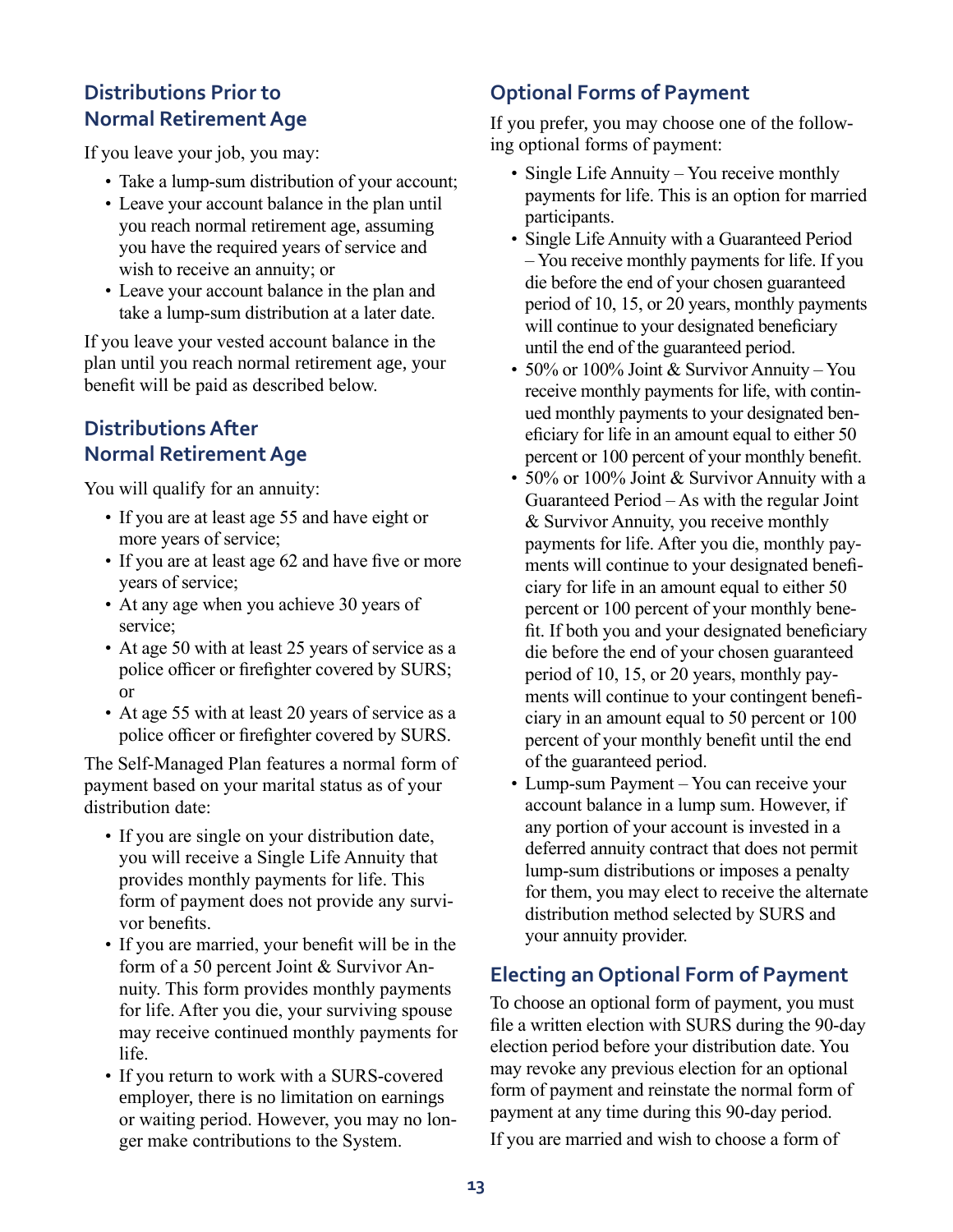payment that designates a beneficiary other than your surviving spouse, your spouse must consent to this in writing. Your spouse's consent must acknowledge your election and must be witnessed by a Notary Public. Spousal consent is not required if:

- You and your spouse are legally separated or you have been abandoned (within the meaning of local law) and you have a court order to that effect;
- You provide satisfactory proof that the spouse's consent cannot be obtained because there is no spouse, or your spouse cannot be located or due to some other approved circumstance.

Your spouse's consent to one of the optional forms of payment described above is irrevocable.

Before your distribution date, you will receive a written explanation of all available forms of payment, as well as your right to choose one of the plan's optional forms of payment, and your spouse's rights.

#### **Reinstatement of Service**

If you do not take a distribution of your vested account when you leave your job, you will retain all service credit earned. However, if you have less than five years of service credit, any employer (state) contributions in your account will be forfeited. If you are later reemployed by a SURScovered employer, any employer (state) contributions you previously forfeited will be reinstated without earnings or interest as soon as practicable.

If you **do** take a distribution of your vested account when you leave your job, and are later reemployed by a SURS-covered employer or reciprocal system for at least two years, you may restore your forfeited service and contributions if you remain reemployed and repay the amount of your refund.

If you are reemployed after receiving a refund under the Traditional Benefit Plan, you may repay the amount of your distribution to the SMP and have your prior service restored after you have remained reemployed for at least two years. This assumes you withdrew prior to the date the retirement plan choice was available (in general, prior to April 1, 1998) and that, upon your return, you chose the SMP as your permanent option.

#### **Rollovers**

To defer taxes on your refund, you may want to "roll over" or transfer your refund directly into a Traditional Individual Retirement Account (IRA) or other qualifying 401(a), 403(b) or 457(b) plan within 60 days of receiving it. If you do not make a direct transfer or roll over your refund, federal law requires your investment service provider to withhold 20 percent and may require you to pay an additional federal tax penalty of 10 percent if you are under the age of 59 1/2. Previously taxed contributions can be rolled over. Consult your tax advisor if you have questions about rolling over your refund.

#### **Income Tax Information Federal Income Taxes**

#### Generally, most of your monthly benefit will be taxable as ordinary income for federal income tax purposes, beginning with the first payment you receive. If you previously paid federal income taxes on some contributions, such as those made before 1981, they will not be taxed again. Instead these contributions will be prorated over your future monthly benefit payments according to Internal Revenue Service (IRS) procedures. IRS Form 1099- R, which you will receive each January, shows the gross and taxable portions of your annuity and the amount of federal income taxes withheld.

#### **State of Illinois Income Taxes**

Your retirement benefit from SURS is not subject to Illinois income tax. However, SURS benefits may be taxable by other states. If you do not live in Illinois, or you plan to move after retirement, check with your state's Department of Revenue to find out if your benefit is taxable.

# **HEALTH INSURANCE**

#### **At Retirement**

Certain SURS retirees and their survivors may qualify for health insurance benefits through their former employment. While no universal health coverage is offered to all retirees, SURS helps administer the benefits for some of these programs.

SMP members who are entitled to receive health insurance benefits in retirement, and wish to do so, must use all of their account balance to buy a lifetime annuity contract.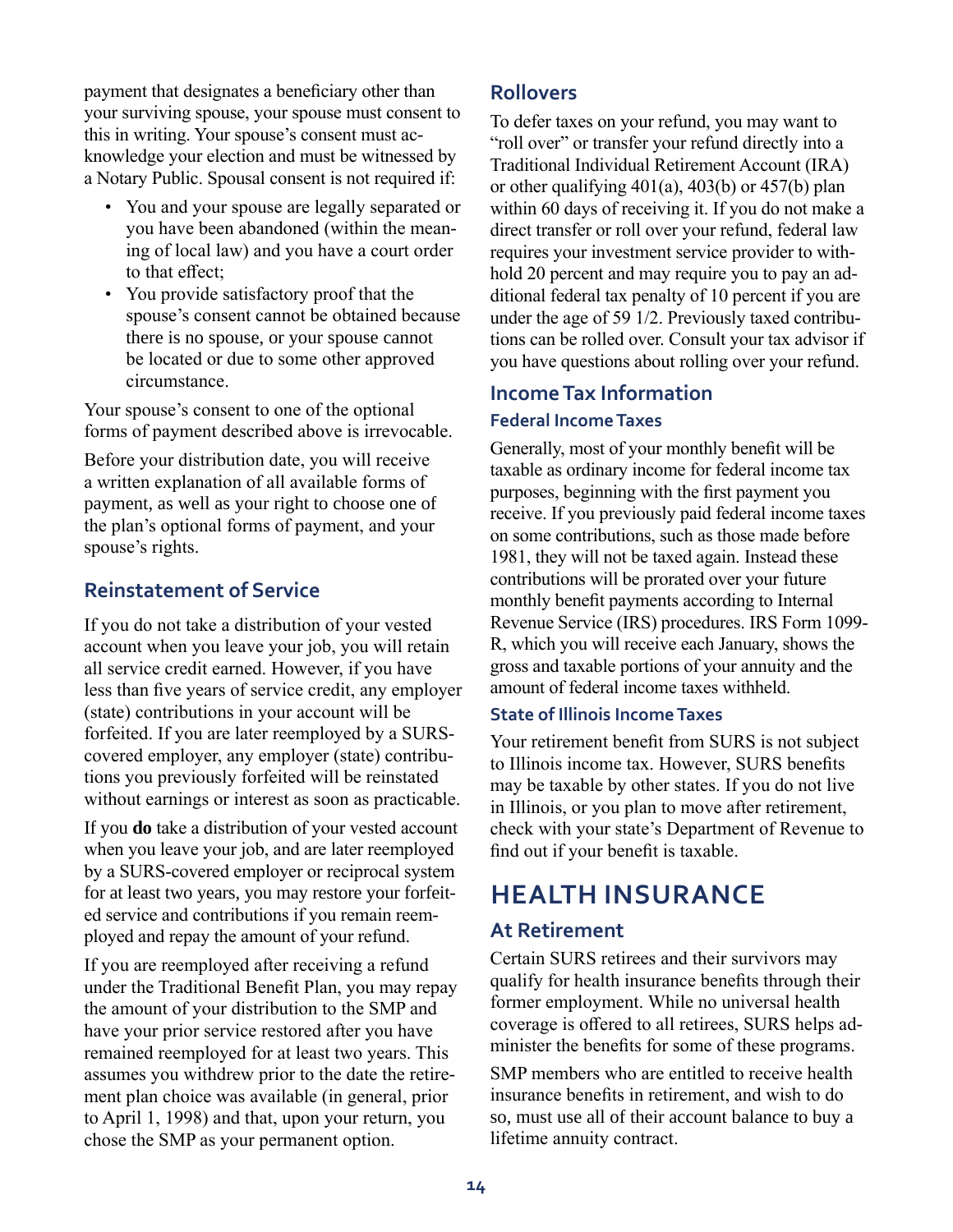## **Community College Retiree Health Insurance**

Full-time active community college employees\* pay 0.5 percent of gross earnings to help fund a health plan for retirees of community colleges called the College Insurance Program (CIP). SURS acts as agent in this regard by forwarding the 0.5 percent payment to Central Management Services (CMS), a division of Illinois state government that oversees such benefits.

SURS community college retirees may be eligible for the CIP if their employment was considered to be full time and eligible for benefits.

Enrollment for eligible community college retirees is part of the retirement process, and decisions about participation may be made at retirement time. Any premiums for you or your dependents will be billed to you. Details about this coverage may be obtained by visiting [www.MyBenefits.illinois.gov](http://www.MyBenefits.illinois.gov).

\*Note that employees of the City Colleges of Chicago do not participate in the CIP. If you retire from the City Colleges of Chicago, contact their insurance office for information about health insurance benefits available to you.

#### **State of Illinois Retiree Health Insurance**

SURS retirees who have at least five years of service with a SURS-covered university or state agency are eligible to participate in the State of Illinois Group Insurance Program at the time of retirement if they annuitize.

Once the initial five-year eligibility requirement is met, additional qualified service years will help decrease the premium cost to the member.

The following service qualifies towards the insurance years used to determine the cost of health insurance premiums:

- Service earned in the course of employment with a SURS-covered employer, including community colleges
- Service credit purchased with SURS prior to retirement, including
	- Service prior to certification with SURS (prior service)
	- Military service
	- Repayment of a refund
	- Other public employment

• Service with the State Employees' Retirement System of Illinois (SRS) if retiring under the Retirement Systems Reciprocal Act.

The state of Illinois contributes 5 percent of the premium cost for each year of qualified service the retiree has attained.

*For example, Richard retires through SURS with 12 years of qualified service. The state will pay 60 percent of his monthly health insurance premium (5 percent x 12 years of service). Richard will pay the remaining 40 percent.* 

State insurance eligible members who retire with 20 or more years of qualified service will receive premium free health insurance. Members who were actively employed on July 7, 1997, may also qualify for premium-free health insurance with less than 20 years of service under special provisions of Public Act 91-395.

Premiums for eligible dependent coverage will be billed to the member. Should a dependent become a survivor benefit recipient when the member dies, the health insurance will transfer to them as long as they continue to receive a monthly survivor benefit. Survivor benefit recipients of retirees who had state insurance are eligible for state insurance at the same rate as the original member.

Health insurance benefits available to retirees under the State of Illinois Insurance Program and College Insurance Program (CIP) are administered by the Department of Central Management Services (CMS). Current benefit details may be obtained by accessing MyBenefits at www.MyBenefits.illinois.gov. If you have questions, please contact MyBenefits service center toll free at 1-844-251-1777 or TTY toll free at 1-844-251-1778.

# **OTHER INFORMATION**

#### **Plan Sponsor**

SURS is the official Plan Sponsor of the SMP. In that capacity, SURS enrolls plan participants, sends contributions to the investment service providers, and performs other required duties. You must notify SURS to change a beneficiary designation or to change your address. You must also notify SURS to elect a distribution method.

SURS has discretionary and final authority to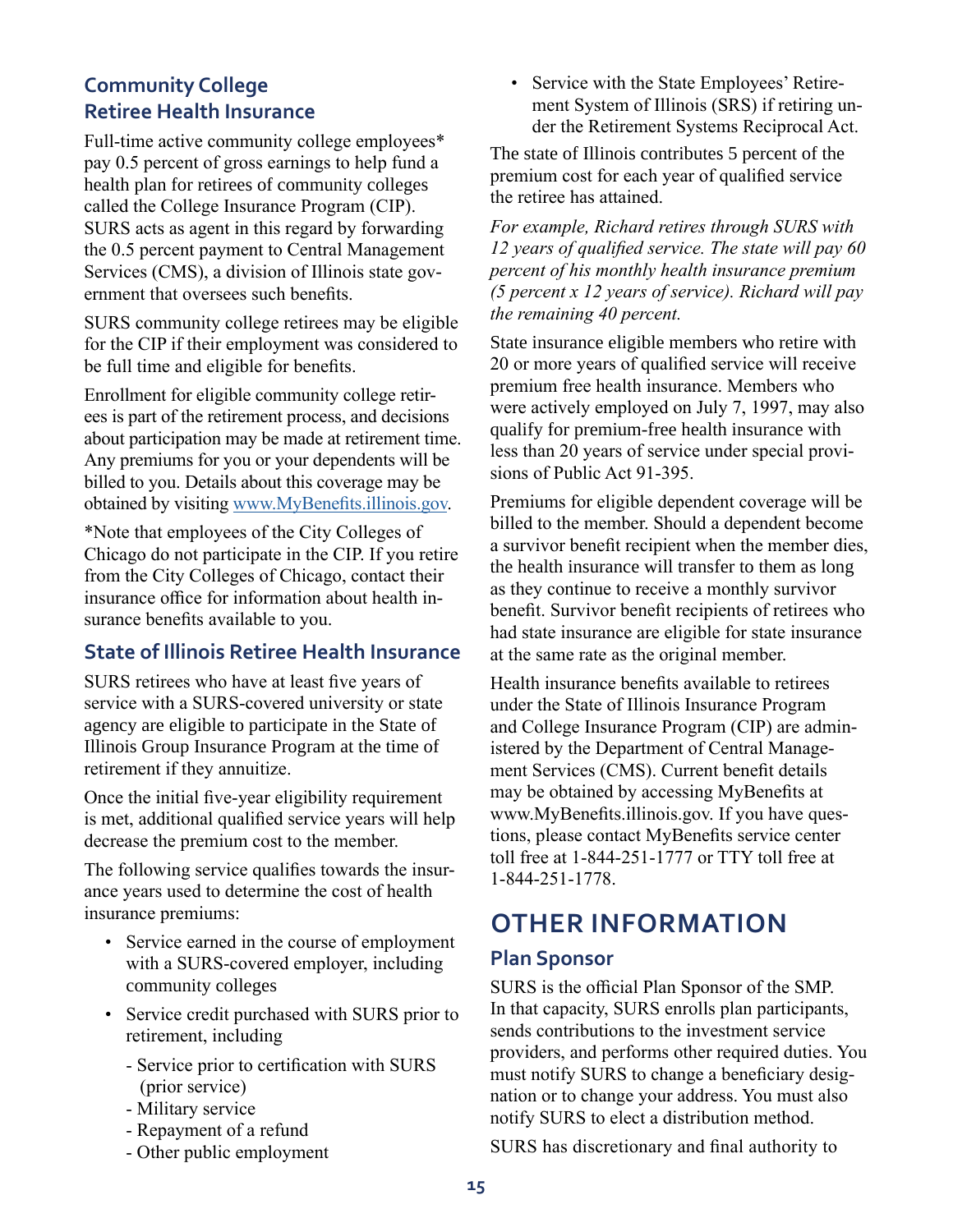determine all questions concerning eligibility and contributions to the plan, to make factual findings, to interpret and construe all plan terms, and to render decisions on disputes arising under the plan and all questions concerning plan administration.

## **Total Plan Contribution**

All employee contributions will be forwarded to SURS prior to being forwarded to the investment service providers. The total contribution made on behalf of each plan participant, including employer contributions, will be determined by SURS law.

This determination by SURS is final and binding on all plan participants, as well as their beneficiaries or contingent beneficiaries, and any other person claiming an interest in the plan.

## **Plan Amendment and/or Termination**

SURS expects to continue this plan indefinitely, but retains the right to amend, modify, or terminate it. Employers may discontinue contributions under the plan. Although SURS retains the right to amend this plan, no amendments can be made that would reduce your account balance.

If the plan is terminated, you will become 100 percent vested in all contributions and will have the right to participate in the other retirement programs offered by SURS.

## **Loans, Garnishment, Bankruptcy**

Your creditors generally may not attach, garnish, or otherwise interfere with your plan account. Your interests in your account may not be sold, used as collateral for a loan, given away, or be otherwise transferred until you are entitled to take a distribution. They are also protected from seizure in bankruptcy and other court proceedings.

#### **Divorce**

Under state law, SURS benefits may not be paid to anyone other than the member, except to an alternate payee named in a Qualified Illinois Domestic Relations Order (QILDRO). SURS can accept QILDROs as of July 1, 1999. It is the member's obligation to honor a divorce decree that directs

payments to an ex-spouse.

You or your attorney may contact SURS two to three months prior to a divorce court proceeding to receive the informational packet regarding QILDROs.

## **Withholding Orders**

Once disability or retirement benefits become payable to you, the court may issue a withholding order directing SURS to pay the court clerk certain amounts to cover any delinquency in support payments to your spouse or children.

## **Appeal Procedure**

If your claim for disability, retirement, or refund benefits is denied, or if you disagree with the amount of the benefit, you or your attorney may file a petition for written appeal and a hearing before the Claims Committee of the SURS Board of Trustees. You should also request a copy of the Hearing Rule established by the board.

SURS will notify you of the trustees' final decision. If you are not satisfied with this decision, you may file a petition with the Circuit Court of Champaign County, Ill., requesting that the court review the trustees' decision under the Illinois Administrative Review Law. You must file this petition within 35 days after the trustees' decision has been served upon you.

## **Counseling Requests**

#### **With a SURS retirement counselor**

Members who are within four years of retirement can schedule a private appointment with a SURS retirement counselor. These meetings are 30-45 minutes in length and are specific to the member's personal SURS history. Death and survivor benefits, insurance, and many other topics are reviewed. Members are limited to one counseling session every 12 months.

These meetings are conducted at your institution, at the SURS office or by telephone. Log in to the SURS Member Website or call SURS to schedule an appointment. Benefit estimates may be obtained by contacting your fund provider(s).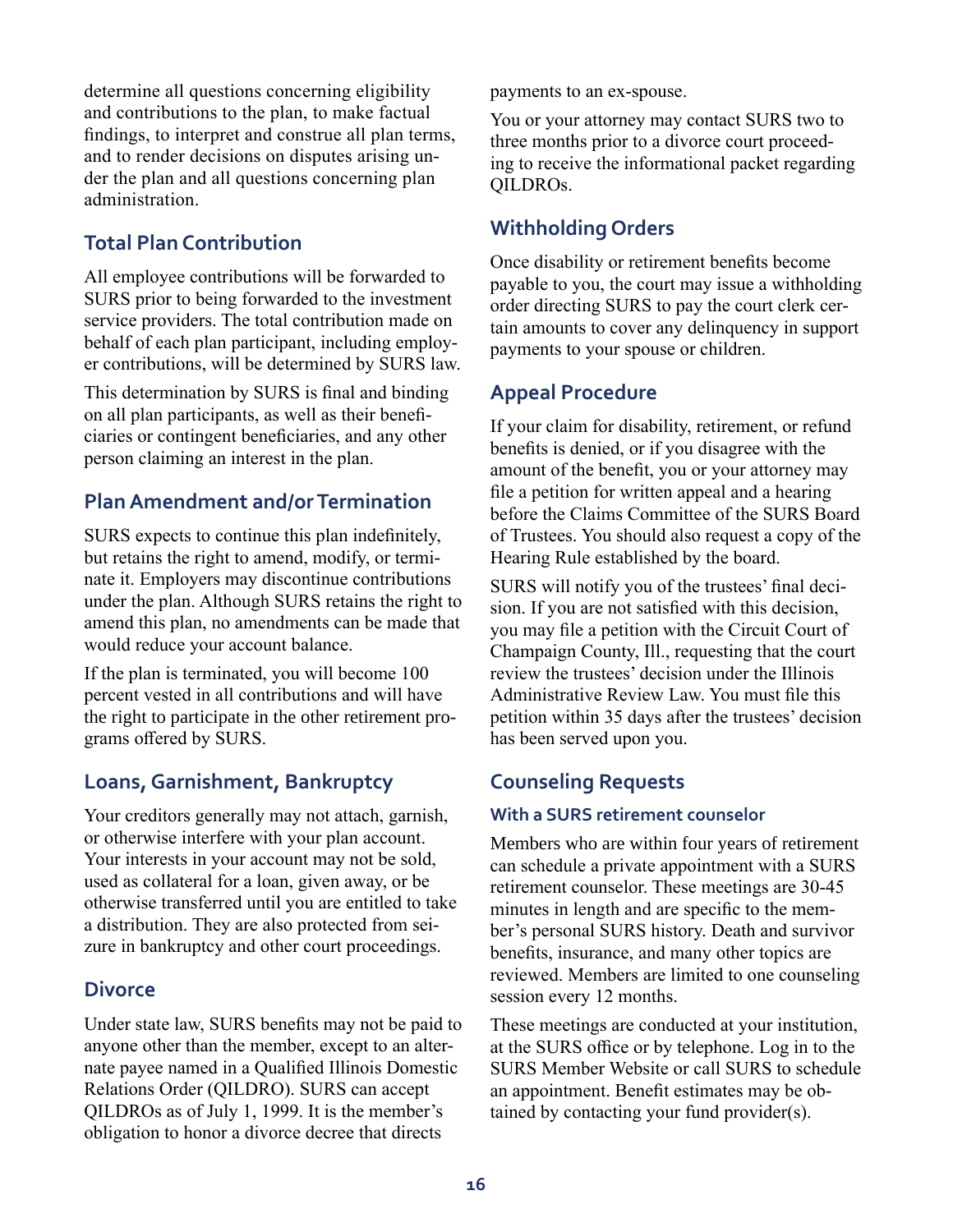#### **With your investment service provider(s)**

Members at any point in their career may schedule an appointment for a confidential consultation with either Fidelity Investments or TIAA to discuss retirement planning goals and receive guidance on investment options.

For confidential consultations with Fidelity, call 800-642-7131.

For confidential consultations with TIAA, call 888-219-8310.

You may also visit www.netbenefits.com/surs to sign up for a confidential consultation.

#### **Confidentiality**

Our employees are required to follow procedures with respect to maintaining the confidentiality of our members' non-public personal information. Additionally, we maintain physical, electronic and procedural safeguards to protect information.

Information stored, processed, given to and created by the State Universities Retirement System may be determined to be a matter of public record and may be subject to the state of Illinois Freedom of Information Act (IL FOIA)(5 ILCS 140/1).

# **CONTACTING INVESTMENT SERVICE PROVIDERS**

#### **Fidelity Investments**

82 Devonshire Street Boston, MA 02109 800-343-0860 www.netbenefits.com/surs

#### **Principal**

(provider of monthly annuities for Fidelity Investments) P.O. Box 10478 Des Moines, IA 50306-9906 1-877-210-5565 x 202

#### **TIAA**

730 3rd Avenue New York, NY 10017-3206 888-219-8310 www.tiaa.org/illinois

# **CONTACTING SURS**

The SURS office is at 1901 Fox Dr., Champaign, IL 61820. Office hours are 8 a.m. to 4:30 p.m. Monday, Tuesday, Wednesday, and Friday. Thursday hours are 9 a.m. to 4:30 p.m.

#### **Mailing address:**

**SURS** 1901 Fox Drive Champaign, IL 61820-7333

Please include your SURS Member ID or the last four digits of your Social Security number with all correspondence.

#### **Telephone**

Toll free: 800-275-7877 Direct: 217-378-8800

#### **Fax**

217-378-9800

#### **SURS Website**

www.surs.org

For the most up-to-date information about SURS, visit our website. Updates to this site ensure timely communication of newly proposed legislation, recent newsletters, important information about benefits, various forms, and other topics pertaining to SURS members.

Register for the SURS Member Website to check on your summary of benefits, view your employment history, view your earnings history, and update your personal information. To register, visit www.surs.org and click on Member Login in the top right. Follow registration instructions.

#### **SMP Net Benefits Site**

www.netbenefits.com/surs

To select or update investment service provider(s) and/or investment options, visit www.netbenefits. com/surs and log in to your account (see detailed instructions on Page 3).

#### **Newsletter**

SURS publishes the Advocate to inform benefit recipients about legislation, funding, insurance, federal income tax withholding notification and other relevant information. This newsletter may be viewed online at www.surs.org.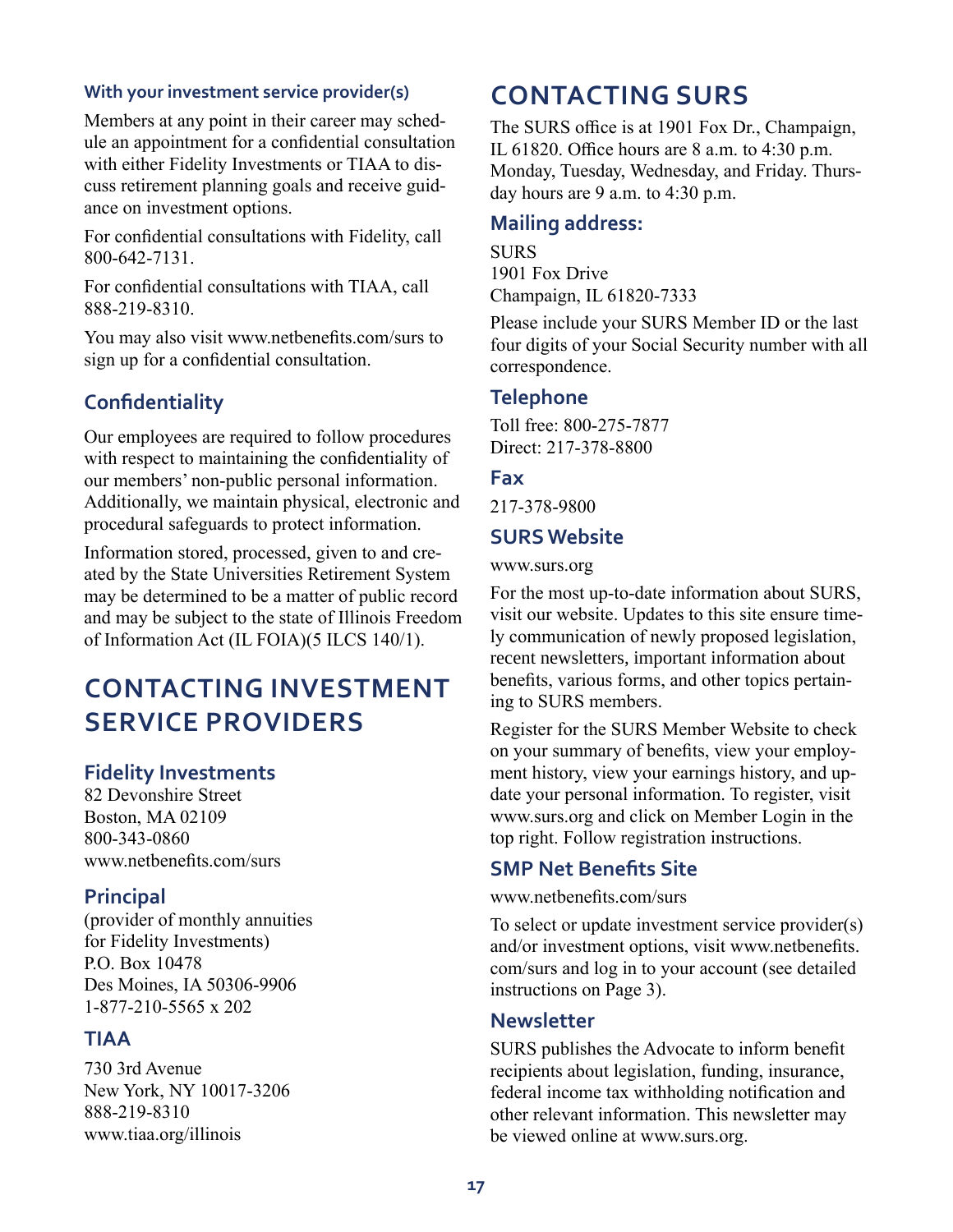# **CURRENT SURS-COVERED EMPLOYERS**

Black Hawk College (Moline) Carl Sandburg College (Galesburg) Chicago State University City Colleges of Chicago College of DuPage (Glen Ellyn) College of Lake County (Grayslake) Danville Area Community College Eastern Illinois University (Charleston) Elgin Community College Governors State University (University Park) Heartland Community College (Normal) Highland Community College (Freeport) ILCS Section 15-107(c) Members (Springfield) ILCS Section 15-107(l) Members (Springfield) Illinois Board of Examiners (Naperville) Illinois Board of Higher Education (Springfield) Illinois Central College (Peoria) Illinois Department of Innovation and Technology (Springfield) Illinois Community College Board (Springfield) Illinois Community College Trustee Association (Springfield) Illinois Eastern Community Colleges Illinois Mathematics & Science Academy (Aurora) Illinois State University (Normal) Illinois Valley Community College (Oglesby) John A Logan College (Carterville) John Wood Community College (Quincy) Joliet Junior College Kankakee Community College Kaskaskia College (Centralia) Kishwaukee College (Malta)

Lake Land College (Mattoon)

Lewis & Clark Community College (Godfrey) Lincoln Land Community College (Springfield) McHenry County College (Crystal Lake) Moraine Valley Community College (Palos Hills) Morton College (Cicero) Northeastern Illinois University (Chicago) Northern Illinois University (DeKalb) Northern Illinois University Foundation (DeKalb) Oakton Community College (Des Plaines) Parkland College (Champaign) Prairie State College (Chicago Heights) Rend Lake College (Ina) Richland Community College (Decatur) Rock Valley College (Rockford) Sauk Valley College (Dixon) Shawnee College (Ullin) South Suburban College (South Holland) Southeastern Illinois College (Harrisburg) Southern Illinois University - Carbondale Southern Illinois University - Edwardsville Southwestern Illinois College (Belleville) Spoon River College (Canton) State Universities Civil Service System (Urbana) State Universities Retirement System (Champaign) Triton College (River Grove) University of Illinois - Chicago University of Illinois - Springfield University of Illinois - Urbana-Champaign University of Illinois Alumni Association (Urbana) University of Illinois Foundation (Urbana) Waubonsee Community College (Sugar Grove) Western Illinois University (Macomb) William Rainey Harper College (Palatine)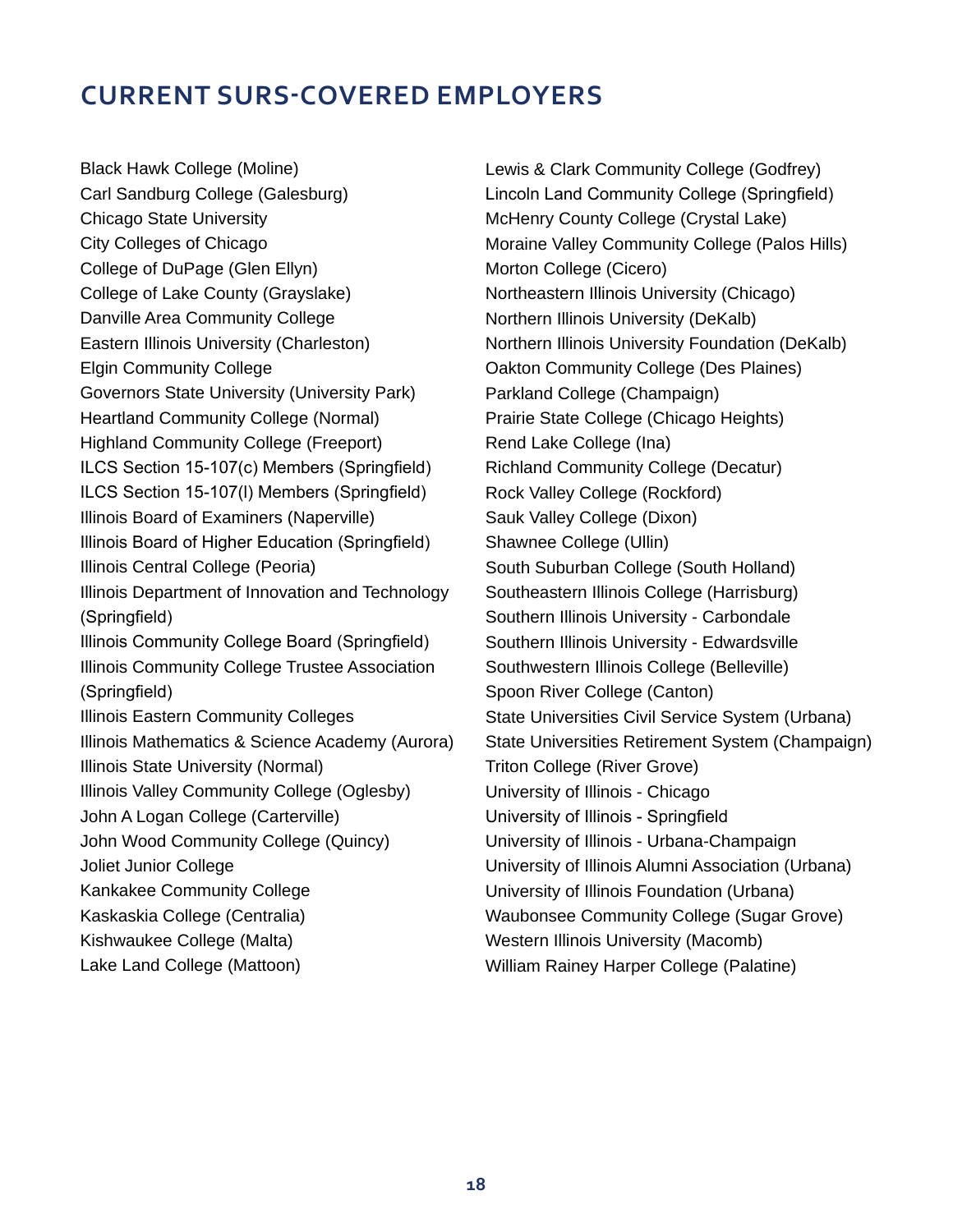# **LOCATION MAP**

The State Universities Retirement System office is located at 1901 Fox Drive, Champaign, IL. Be sure to schedule an appointment if you plan to visit us.